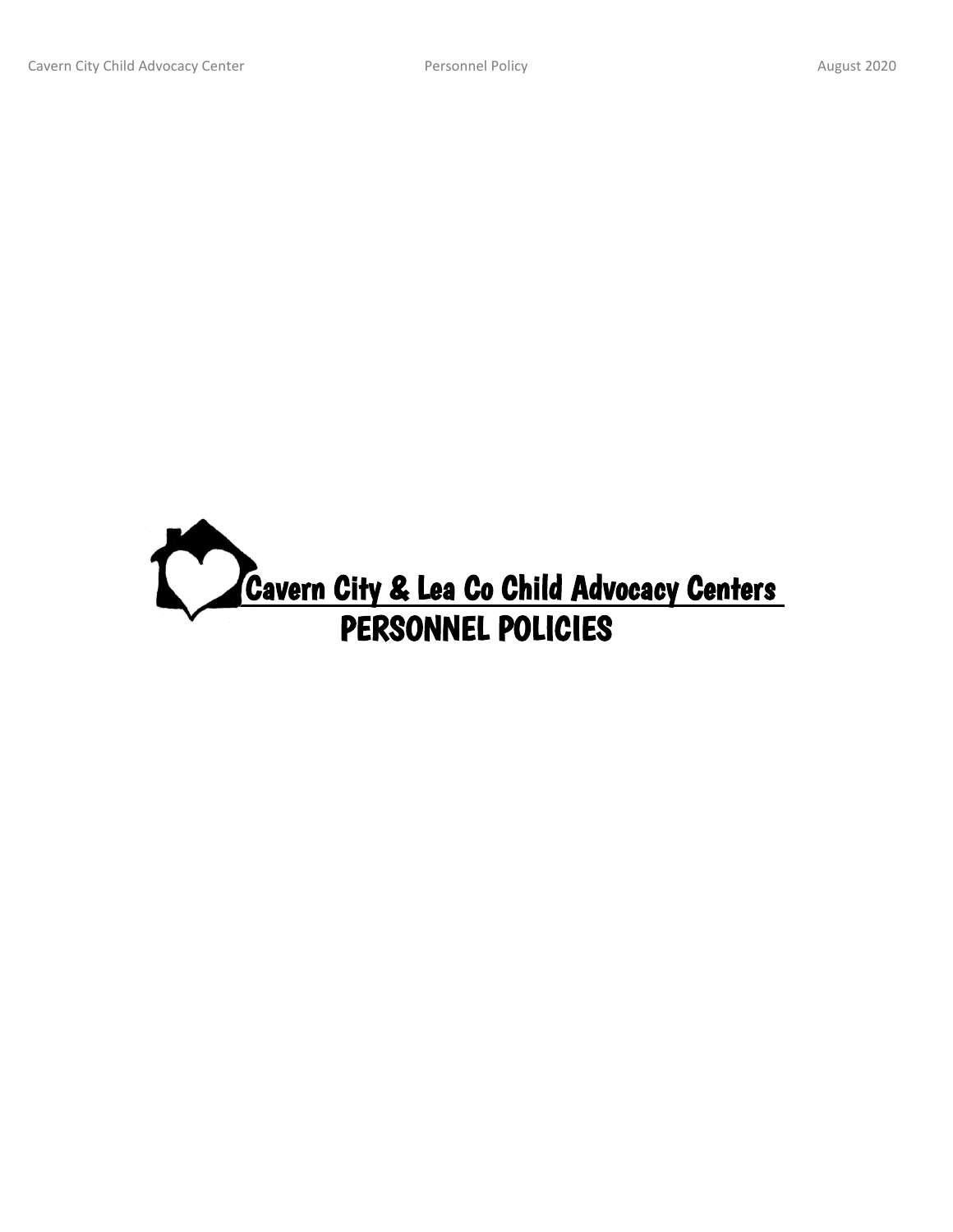# **TABLE OF CONTENTS**

| SALARY & PAY RATE ADMINISTRATION MARKET MARKET AND THE REAL PAY OF THE MELTIC MELTIC MELTIC MELTIC MELTIC MELT  |  |
|-----------------------------------------------------------------------------------------------------------------|--|
|                                                                                                                 |  |
|                                                                                                                 |  |
|                                                                                                                 |  |
|                                                                                                                 |  |
|                                                                                                                 |  |
| PROGRESSIVE DISCIPLINE 10                                                                                       |  |
|                                                                                                                 |  |
|                                                                                                                 |  |
| GENERAL COMPUTER USE Entertainment and the contract of the USE of the USE of the COMPUTER USE of the contract o |  |
|                                                                                                                 |  |
| EMPLOYEE DRESS CODE [ [ [ [ [ ] ] ] 3                                                                           |  |
|                                                                                                                 |  |
|                                                                                                                 |  |
|                                                                                                                 |  |
|                                                                                                                 |  |
| INQUIRIES CONCERNING EMPLOYEES MARIELLE ENTERTAINMENT PARAGETERS CONCERNING EMPLOYEES                           |  |
| AMENDMENTS AND MODIFICATIONS MARKET AND ACCORDING THE 24                                                        |  |

# **APPENDIX**

| NM CVRC CIVIL RIGHTS COMPLIANCE/ANTI-HARASSMENT POLICY |  |
|--------------------------------------------------------|--|
| ACKNOWLEDGMENT FOR PERSONNEL POLICIES                  |  |
| ADVICE CONCERNING RESPONSES TO REQUESTS                |  |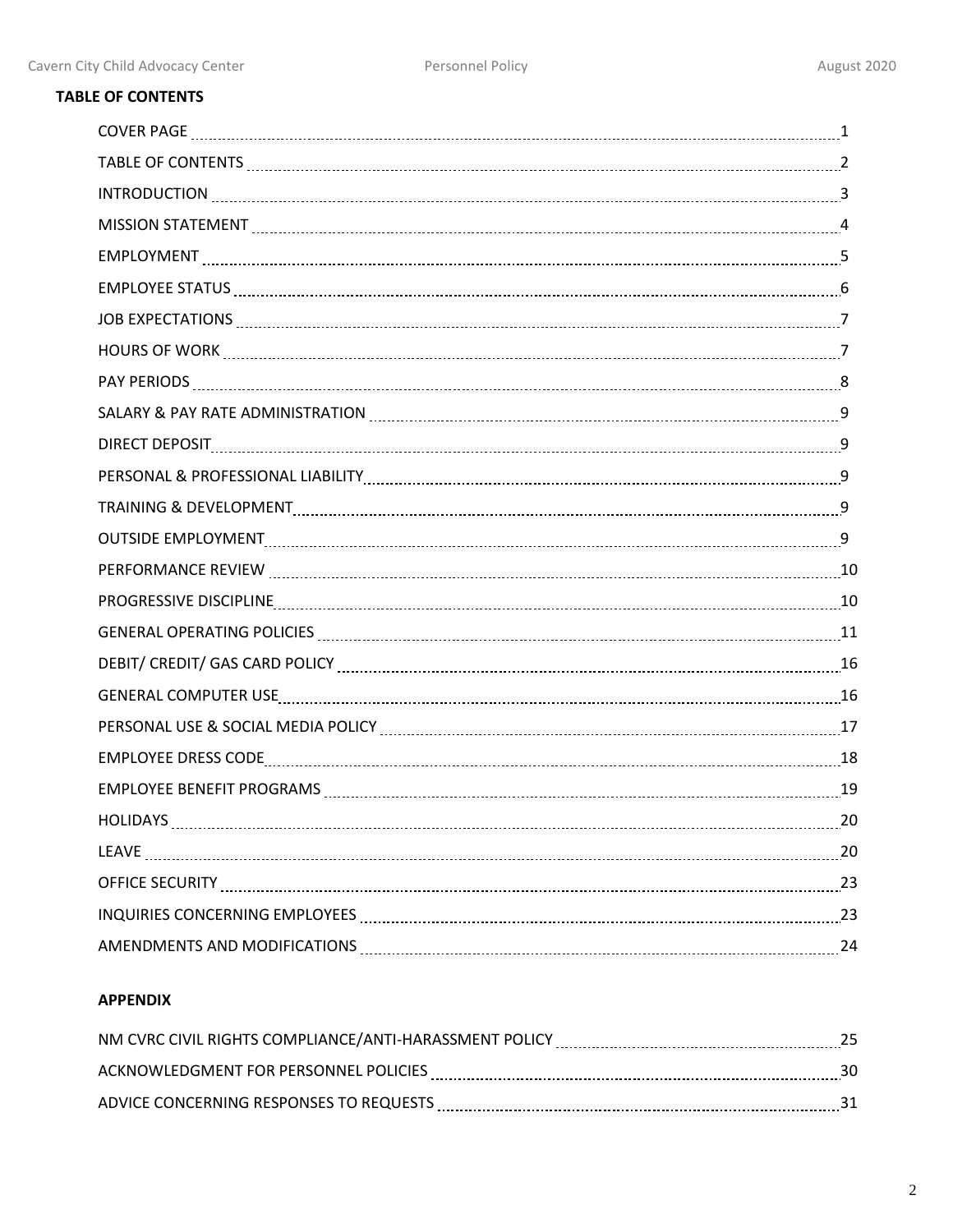### **INTRODUCTION**

Welcome to the Cavern City & Lea Child Advocacy Centers, here in referred to as our legal name, "Cavern City Child Advocacy Center", "Cavern City CAC" or "CAC". To answer some of the questions you may have concerning employment with the Cavern City Child Advocacy Center and its policies we have written these Personnel Policies. Please read it thoroughly and retain it for future reference.

The policies stated herein are subject to change at the sole discretion of the Board of Directors of the Cavern City Child Advocacy Center at the request of the Executive Director. From time to time you may receive updated information concerning changes in policy. Should you have any questions regarding any policies, please speak with the Executive Director or CAC Board President.

The effective operation of the Cavern City Child Advocacy Center depends upon the integrity and competence of its volunteers and employees and upon the goals and standards set by the Board of Directors of the Cavern City Child Advocacy Center. The Cavern City Child Advocacy Center objectives and purposes are set forth in the Articles of Incorporation. Overall policy is determined by the Board of Directors and is administered by the Executive Director. The employee personnel policies set forth principles and conditions of employment under which employees can be expected to give their best service. One of the key purposes of this manual is to clarify the organization's employee policies in order for each employee to be dealt with equitably and fairly.

The Cavern City Child Advocacy Center is committed to the principles of Affirmative Action and Equal Employment Opportunities. These personnel policies reflect in practice the organization's support of these ideas.

Please note that the Personnel Policies do not constitute a contract guaranteeing employment for any specific duration. Although we hope your relationship with the Cavern City Child Advocacy Center will be long term, either you, the CAC Executive Director or the Board of Directors of the Cavern City Child Advocacy Center may terminate this relationship at any time, for any reason, with or without cause or notice. Employment is at will.

We wish you the best of luck and success with your position and hope that your employment relationship with the Cavern City Child Advocacy Center will be a rewarding experience.

Foundry Home Site:



The Foundry Home logo following any CAC Policies and Procedures denotes that staff hired specifically to work from the Foundry Home site should referred to the attached **Foundry Home Policies and Procedures and Staff Handbook**.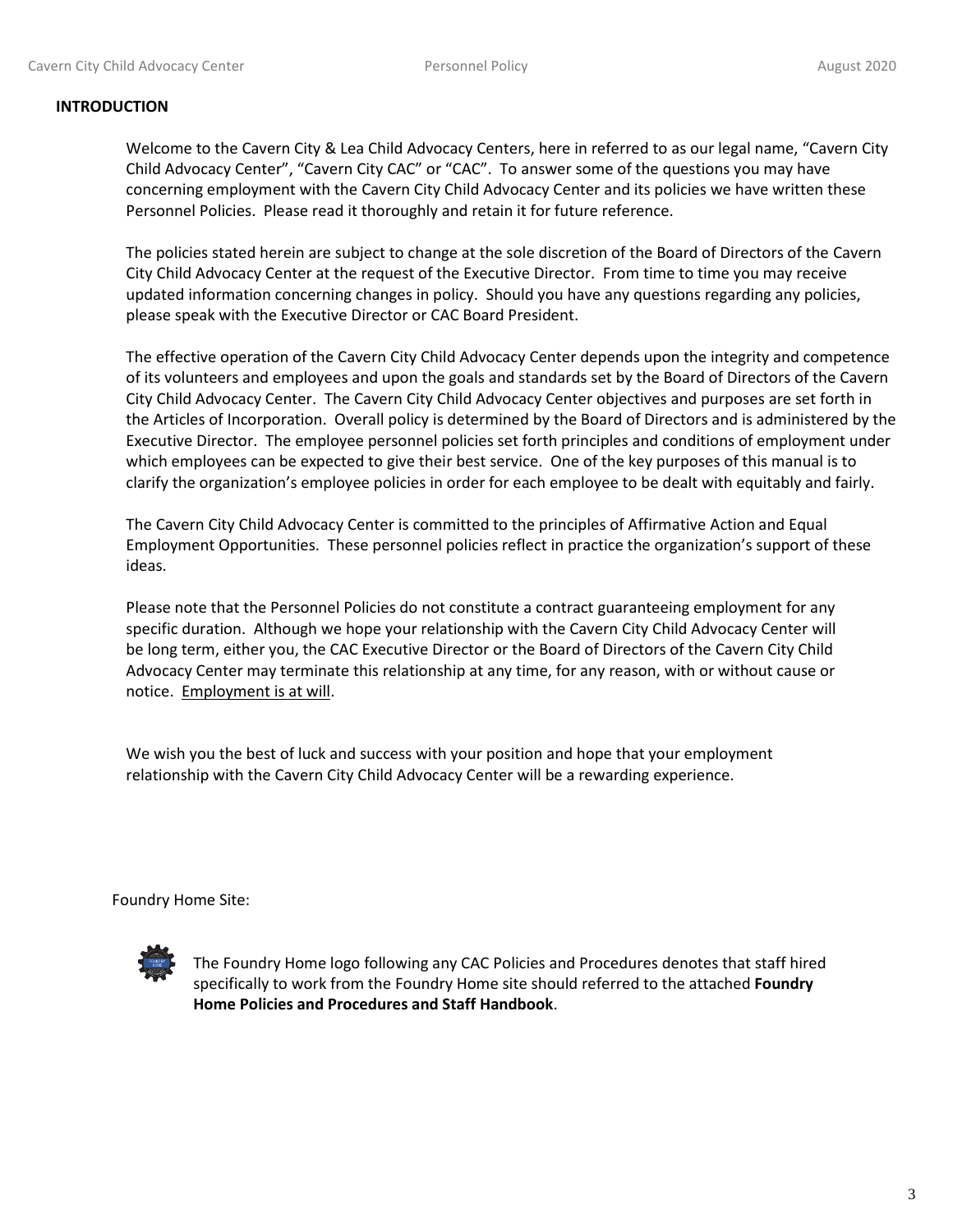### **MISSION STATEMENT**

Cavern City Child Advocacy Center provides a professional, yet child friendly location in which to conduct interviews with children alleging abuse, particularly child sexual abuse. The goal of the Cavern City Child Advocacy Center is to provide a child abuse response system designed with the child as its primary focus.

The mission of the Cavern City CAC is:

- To provide child abuse prevention and awareness training to children within their reach;
- To provide forensically sound child interviews to service agencies;
- To provide SANE (Sexual Assault Nurse Examiner) services;
- To refer victims to appropriate follow-up services.

All these services and any others are to be provided with the ultimate goal of protection and enhancement of the well-being of victims and children.

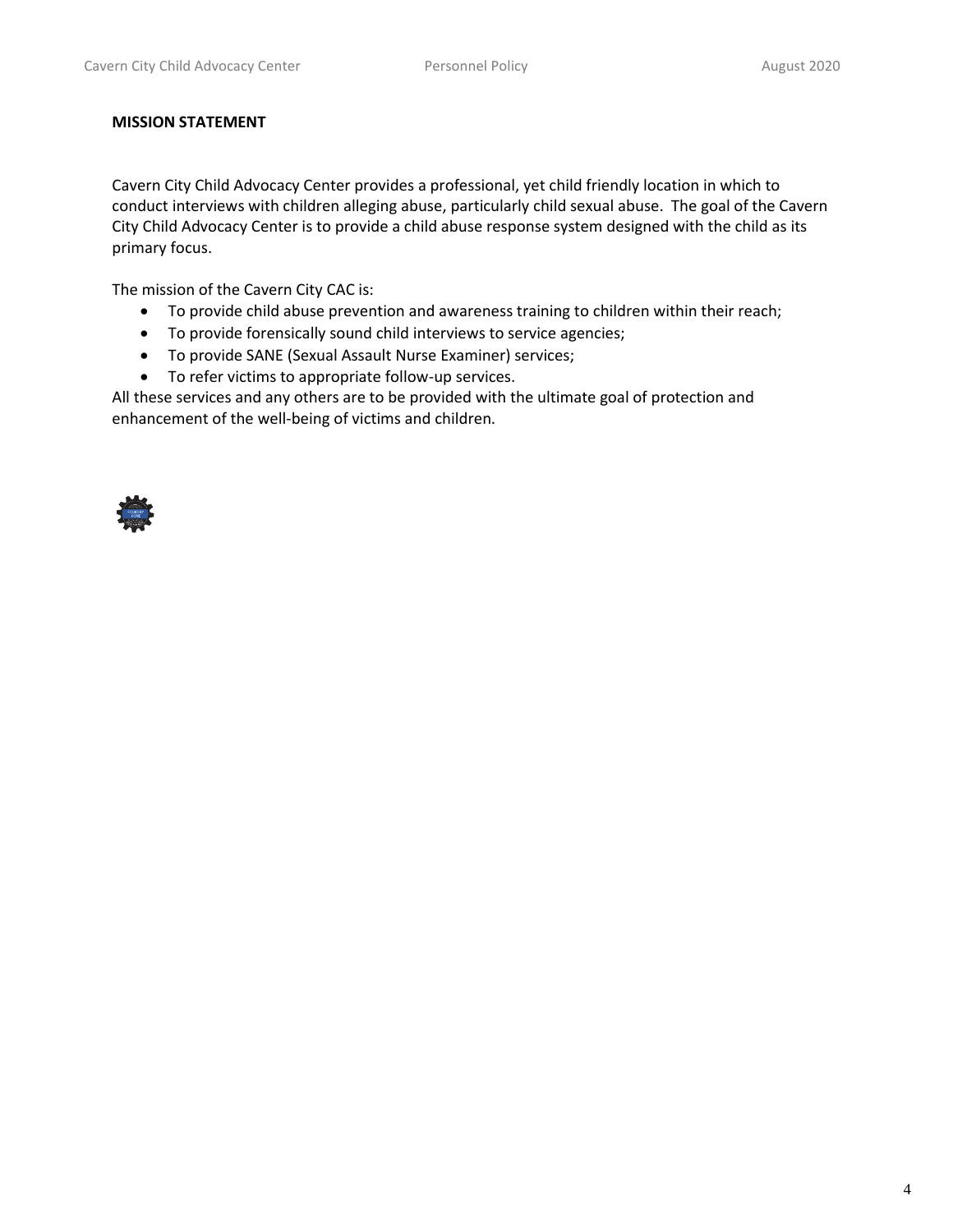#### **EMPLOYMENT**

### *EQUAL OPPORTUNITY POLICY*

It is the policy of the Cavern City Child Advocacy Center to provide equal opportunity in employment and service to all people, without regard to sex, sexual orientation, age, marital status, physical disability, race, color, ancestry, creed, national origin, or communicable disease as long as medical evidence indicates that persons are not a threat to employees, volunteers, or program participants.

### *RECRUITMENT/HIRING/TERMINATION*

The Executive Director or his/her designee has the responsibility for the interviewing, hiring, and termination of all employees with Board approval. An appointed committee of the Board will serve this function in the recommending, recruiting, and hiring of an Executive Director. No employee shall hire or supervise a person related to him/her.

Candidates for employment/employees should be protected against employment discrimination that involves:

- Unfair treatment because of **race, color, religion, sex (including pregnancy, gender identity, and sexual orientation), national origin, age** (40 or older), **disability** or **genetic information**.
- Harassment by managers, co-workers, or others in the workplace, because of race, color, religion, sex (including pregnancy), national origin, age (40 or older), disability or genetic information.
- Denial of a reasonable workplace accommodation that the employee needs because of religious beliefs or disability.
- Retaliation because the employee complained about job discrimination, or assisted with a job discrimination investigation or lawsuit.

### *APPOINTMENT*

After a selection is made, a letter confirming the offer and any condition of employment will be sent to the successful applicant for each position after background check has been done.

### *EMPLOYEE FILES*

A file is maintained for all employees. Employees are welcome to review their employee files and any such review must take place in the presence of the Executive Director or the employee's immediate coordinator.

### *JOB DESCRIPTION*

The basis for each employee assignment as it relates to the goals and objectives of the Cavern City Child Advocacy Center is the job description, which outlines the job objective, functions, and qualifications. A written job description stating position duties and responsibilities will be provided to each staff member. This job description will be updated as needed by the Executive Director and/or program coordinators. The Board of Directors must approve the job description of the Executive Director. The Executive Director must approve job descriptions of other staff.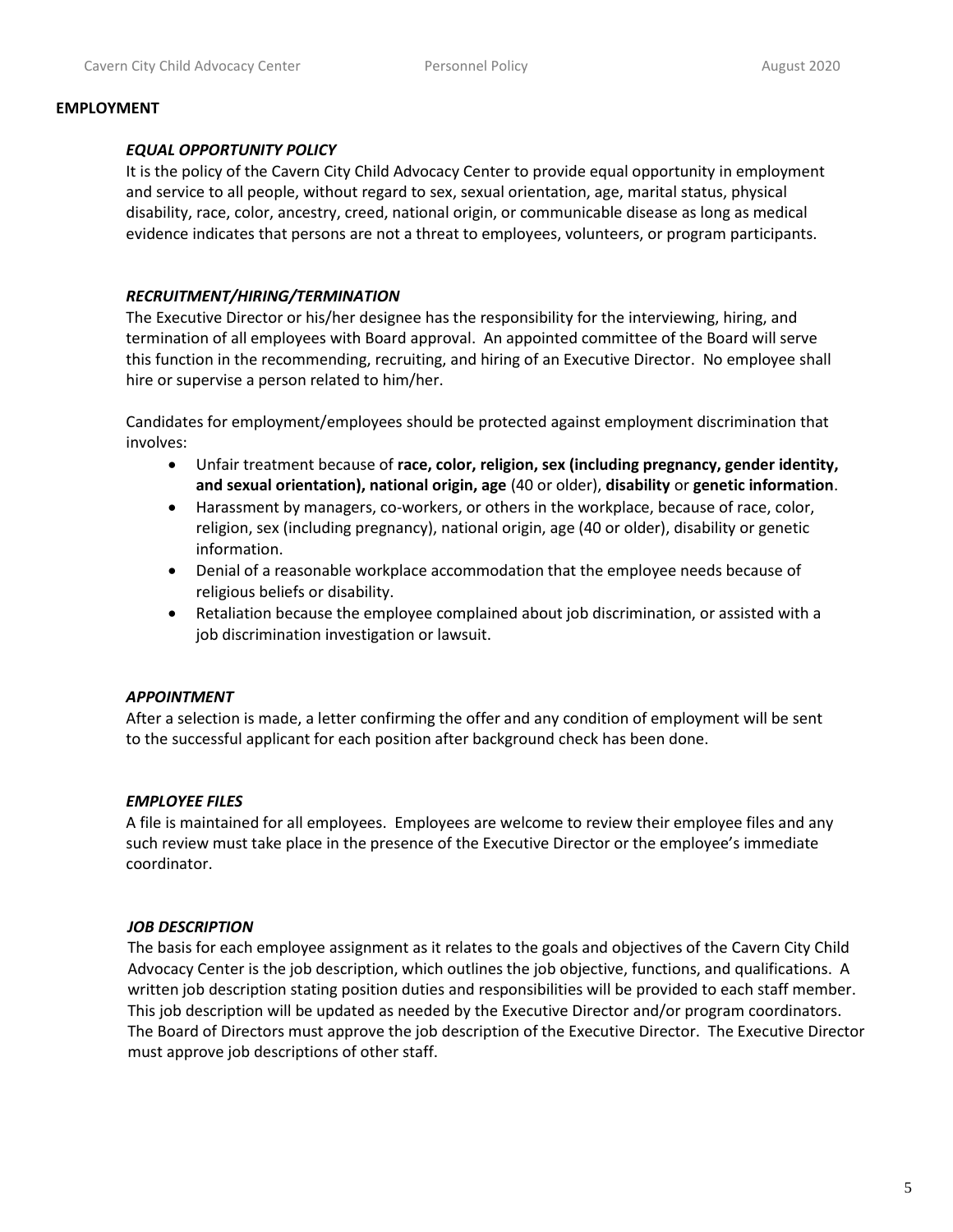#### *ORIENTATION*

Orientation of the new employee is the responsibility of the Executive Director or his/her designee, who shall review employee policies and the job requirements. The Executive Director will receive orientation from the outgoing Executive Director, Executive Committee and/or the Board President.

#### *PROBATIONARY PERIOD*

- There is a probationary period of **six (6)** months for all employees, during which time there must be a demonstration that the new employee has the capabilities to perform job duties in an acceptable manner. The Program Coordinator or the Board President in the case of the Executive Director may review the new employee's performance each month, addressing strengths and areas of needed improvement with the employee.
- Probationary full-time employees are entitled to all benefits afforded to full-time employees. Probationary part-time employees are entitled to all benefits afforded part-time employees.

### **EMPLOYEE STATUS**

### *EXEMPT AND NON-EXEMPT*

Executive, managerial, administrative, and professional positions are exempt from coverage under the Fair Labor Standards Act. Technical, paraprofessional, secretarial, clerical, skilled craft, service, and maintenance positions are not exempt from coverage under the Fair Labor Act. Each position within the organization is identified as an exempt or a non-exempt position for salary administration purposes.

Fair Labor Standards Act: An employee's work week is a fixed and recurring period of 168 hours-seven consecutive 24-hour periods. It need not coincide with the calendar week but may begin on any day at any hour of the day. Once beginning time of an employee's work week is established it remains fixed, but may be changed if the change is intended to be permanent and is not designed to evade overtime requirements.

#### *FULL TIME*

A full-time employee has successfully completed the probationary period and is employed on a continuing basis for forty (40) or more hours per week. Full time employees are eligible for employee benefits as outlined in these policies.

#### *PART TIME*

A part time employee has successfully completed the probationary period but works less than forty hours per week. Part time employees shall receive all employee benefits for which the employee is eligible as outlined in these policies.

### *TEMPORARY*

A temporary employee is employed on an hourly, daily, or monthly basis for a limited period, generally not exceeding six months. Temporary employees are not eligible for employee benefits except those required by law.

**Note about Contractors**: Independent Contractors are not considered employees of the CAC, and are not eligible for benefits provided to employees of the CAC. However, contractors are expected to follow CAC Policies while working at or representing the CAC.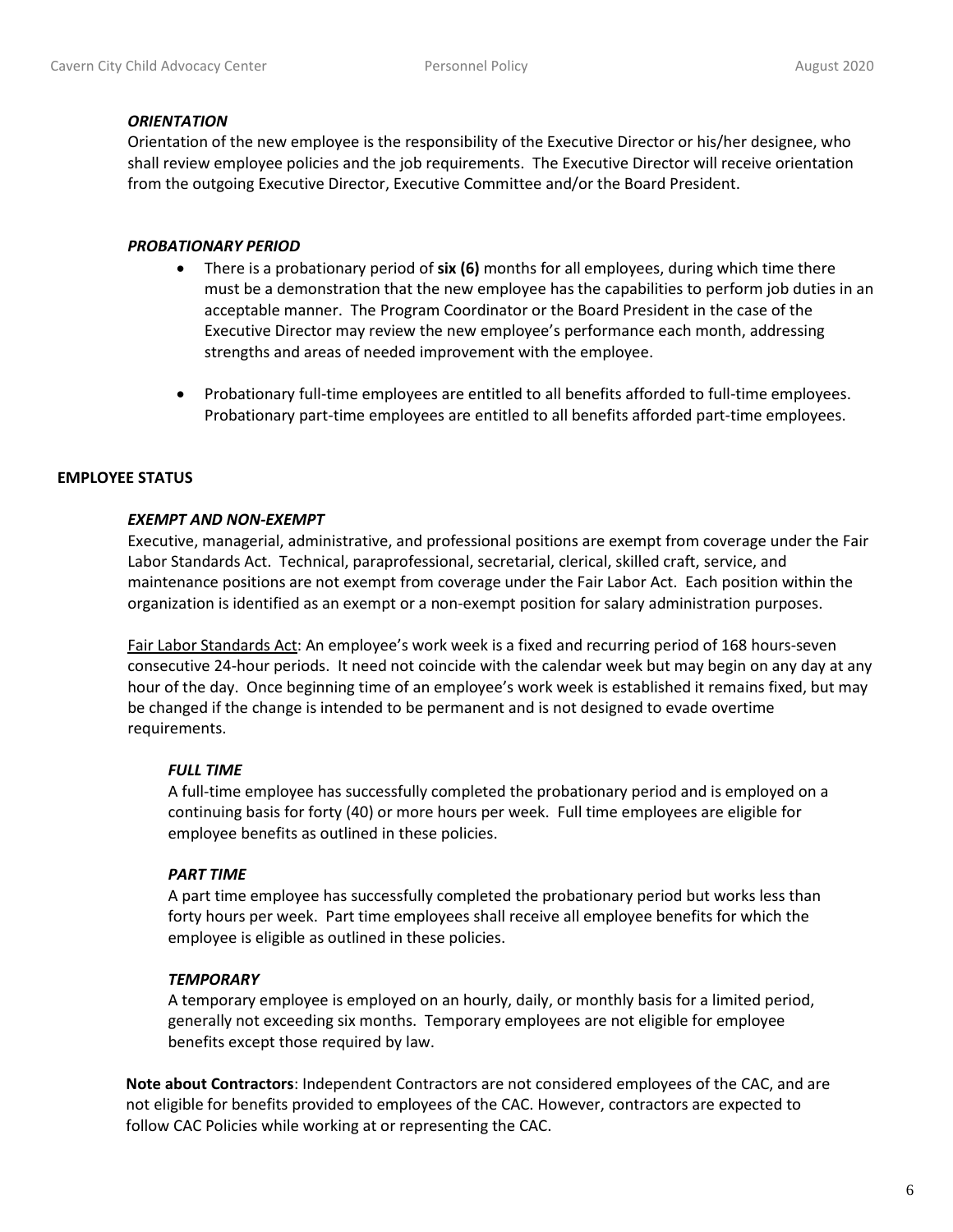#### **JOB EXPECTATIONS**

The successful operation and reputation of the CAC is built upon the principles of fair dealing and ethical conduct of our employees. Our reputation for integrity and excellence requires that we all comply with the policies outlined below.

Employees of the CAC are expected to be:

- 1. On time and alert when scheduled to be at work
- 2. Careful and conscientious in performance of duties
- 3. Thoughtful and considerate of other people
- 4. Courteous and helpful when dealing with the public and with other employees

In general, the use of good judgment based on high ethical principles will guide you with respect to lines of acceptable conduct. If a situation arises where it is difficult to determine the proper course of action, the matter should be discussed openly with your immediate coordinator and, if necessary, with the Executive Director or CAC BOD President for advice and consultation.

Compliance with this personnel policy is the responsibility of every CAC employee. Disregarding or failing to comply with these standards and conduct could lead to disciplinary action, up to and including termination of employment.

#### **HOURS OF WORK**

#### *STANDARD WORK PERIOD*

The standard work period consists of eight (8) hours per day and forty (40) hours per week. One hour, which is not included in the work period, is available for lunch each day. Individual work schedules and office hours will be established for employees by the Executive Director or in the case of the Executive Director, by the Executive Committee of the Board of Directors.

#### *TIMESHEETS*

All exempt employees whose pay is grant dependent and all non-exempt employees will complete and sign a time sheet for each pay period. Time sheets must be approved by the Executive Director and/or BOD Treasurer or their designee prior to issuance of an employee's paycheck.

#### *TIMECLOCK*

All CAC employees are expected to utilize time clock or time clock software to track time at work, on breaks, and to request time off.

#### *HOURS WORKED BEYOND THE STANDARD WORK PERIOD*

Time worked by non-exempt employees beyond their authorized number of hours worked per week must be approved by the Executive Director, prior to working *COMPENSATORY TIME*. Time worked beyond forty (40) hours per week by non-exempt employees will be compensated through *COMPENSATORY TIME* at the rate of 1.5 hours per hour beyond forty (40) hours.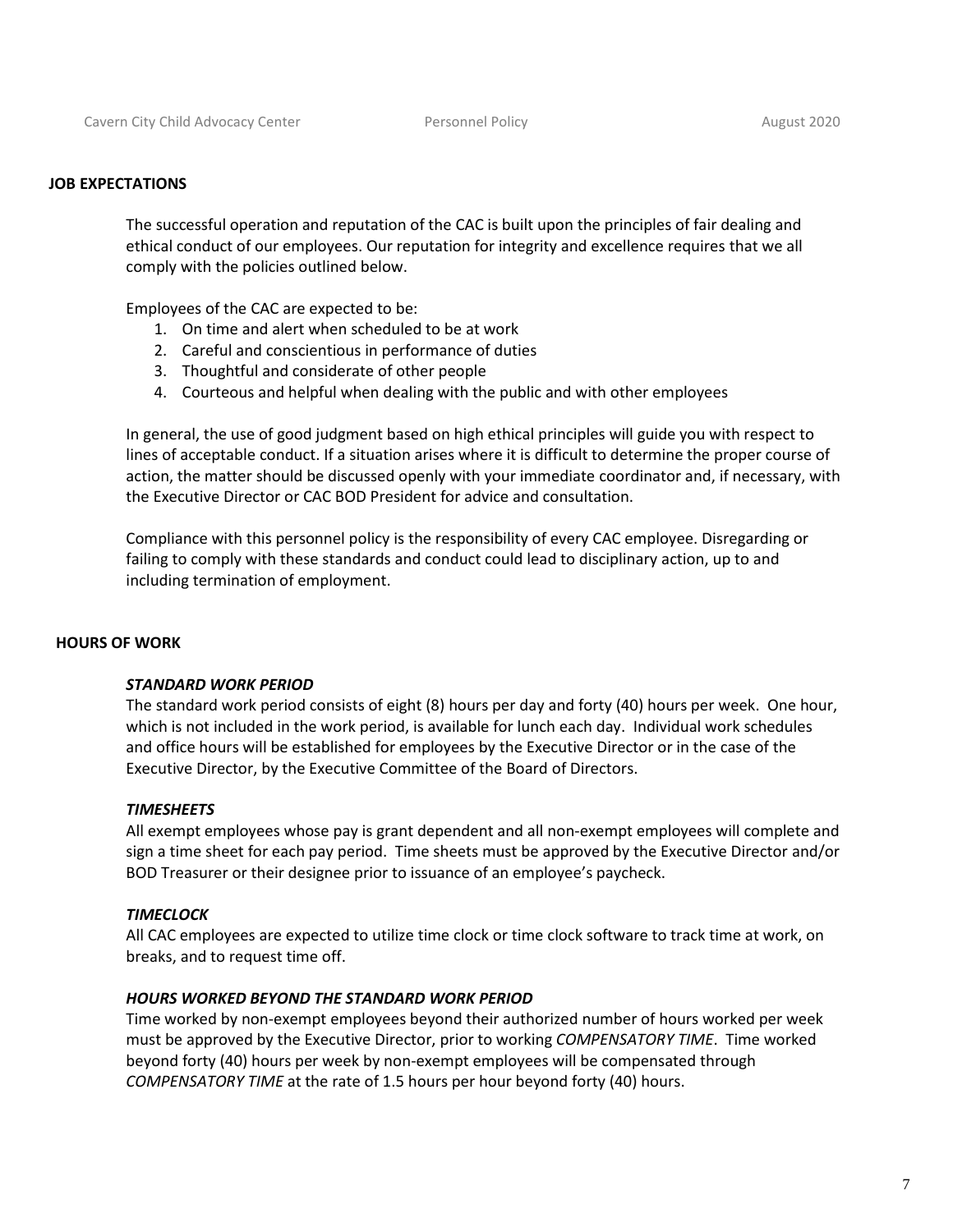#### *COMPENSATORY TIME*

All employees may periodically be called upon to work hours in excess of the standard work week as part of their responsibilities. Compensatory "COMP TIME" must be taken as needed in lieu of earned sick, "SICK TIME" and vacation, "VAC TIME", until all compensatory time is expended.

Employees will not be entitled to monetary compensatory time, except in extraordinary circumstances determined by the Executive Director or CAC BOD. Any compensatory time not used within 90 days from date earned, will be paid to the employee on their next paycheck.

If an employee leaves employment, and has compensatory time banked, compensatory hours will be paid on the employee's final paycheck.

**Exempt employees are not eligible for compensatory time until the employee has worked more** than sixty (60) hours in a single week. Exempt employees will be compensated through *COMPENSATORY TIME* at the rate of 1.5 hours per hour beyond sixty (60) hours. Exempt employees will be notified of their EXEMPT status. The Executive Director may be the only employee with exempt status.

#### *FLEX TIME (Schedule Adjustments)*

Employees may modify a given workweek by changing hours of arrival or departure such that the regularly scheduled number of hours is maintained. Flex time may be used to adjust hours when an employee is required to work hours outside of regular hours due to an emergency situation, for travel time that occurs during weekend days or outside of regular hours, or when requested by a program coordinator, Executive Director or CAC BOD.

All flex time adjustments are subject to the approval of the Program Coordinator or Executive Director and must not interfere with an employee's ability to meet client needs or perform required duties.

#### **PAY PERIODS**

All employees will receive bi-weekly payroll checks (received every other Friday). Employees are expected to meet the following CAC requirements for timely receipt of payroll.

- Timesheet Activity narratives must be complete for pay period and Timesheet signed (digital signature is acceptable) by Wednesday at noon, prior to pay date.
- Daily Activity Logs must be completed daily, when required by Executive Director or CAC BOD.
- TSheets hours clocked in and/or requested time off must correspond with timesheet and be verified by the Executive Director or designated payroll administrator.

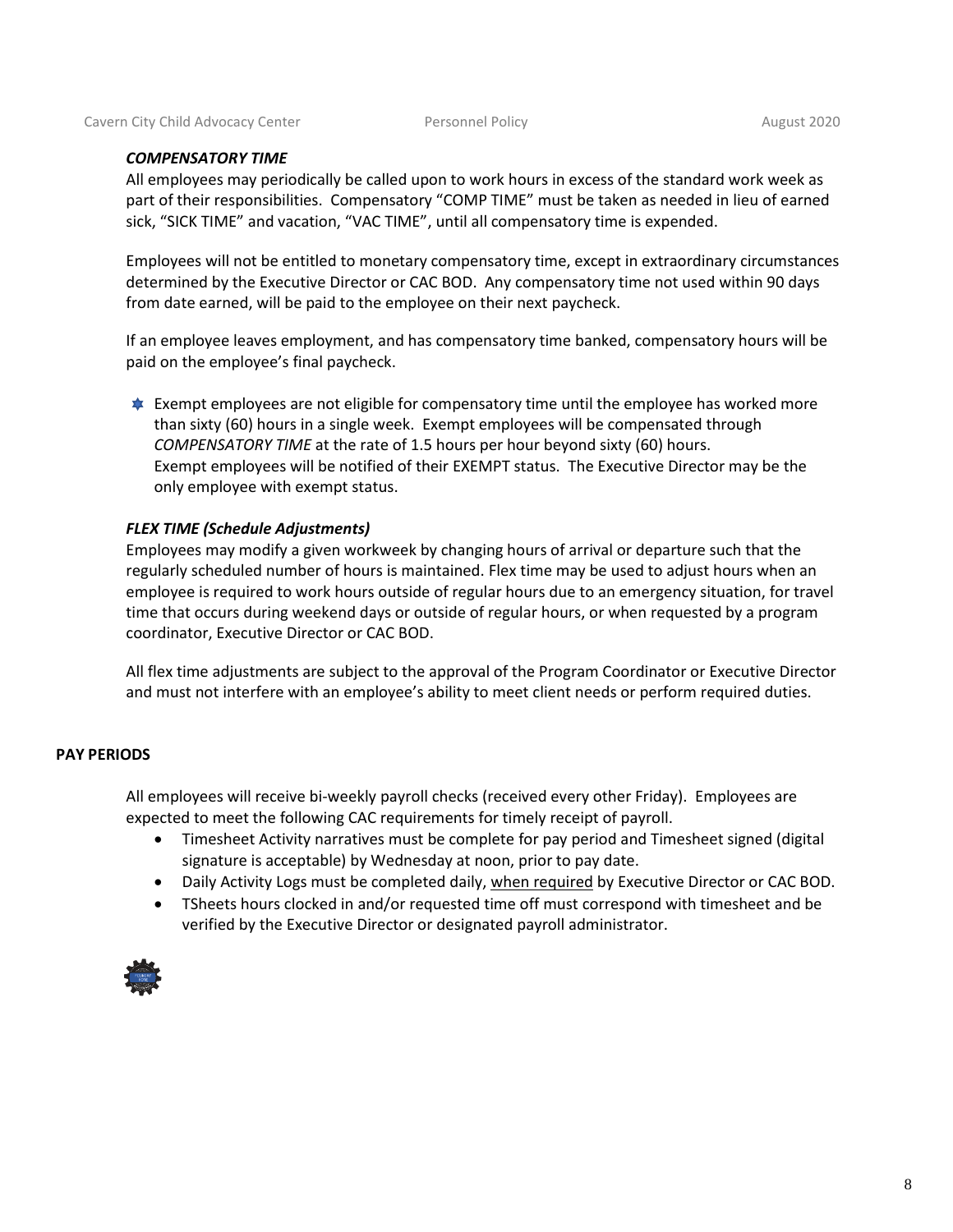#### **SALARY & PAY RATE ADMINISTRATION**

Job descriptions, salary ranges, and pay rates are maintained and monitored for each position. The Salary ranges and individual pay rates will be reviewed annually by the Board of Directors during the Board's Annual Meeting. Any salary range and/or pay rate adjustment must be approved by the Board of Directors. Salaries are subject to availability of funding.

### **DIRECT DEPOSIT**

Employees are required to have their paychecks deposited directly into the financial institution of their choice. In the event an employee does not utilize a financial institution, paper checks will be considered, however, the employee must acknowledge that check availability may be delayed due to 2-signature requirements, mail delivery and/or distance to CAC location.

### **PERSONAL AND PROFESSIONAL LIABILITY**

Certain and specific Clinicians, Interns, nurses, and volunteers providing services at the CAC will be required to provide their own professional liability insurance and submit proof of such to the CAC Director.

#### **TRAINING AND DEVELOPMENT**

Within the first month of employment, all CAC employees must participate in CAC New Employee Orientation. This training will be scheduled through each individual Program Coordinator.

Within the first three months of employment all CAC employees must participate in the OVCTTAC online victim advocate training.

Within the first six months of employment, all CAC employees must participate in specialized training related to their job description as defined by the New Mexico Children's Alliance and the National Children's Alliance guidelines.

All CAC employees are expected to attend Program and Staff meetings. Employees who are not able to attend should make arrangements with their coordinator to ensure that the absence is for good reason, and excused.

CAC employees are expected to attend staff development/in-service training when offered by the agency. Continuing education is required of all employees, contractors and volunteers working with clients through any CAC Program.

### **OUTSIDE EMPLOYMENT**

An employee may hold a job with another organization as long as he or she satisfactorily performs his or her job responsibilities at the CAC. All employees will be judged by the same performance standards and will be subject to the CAC's scheduling demands, regardless of any existing outside work requirements.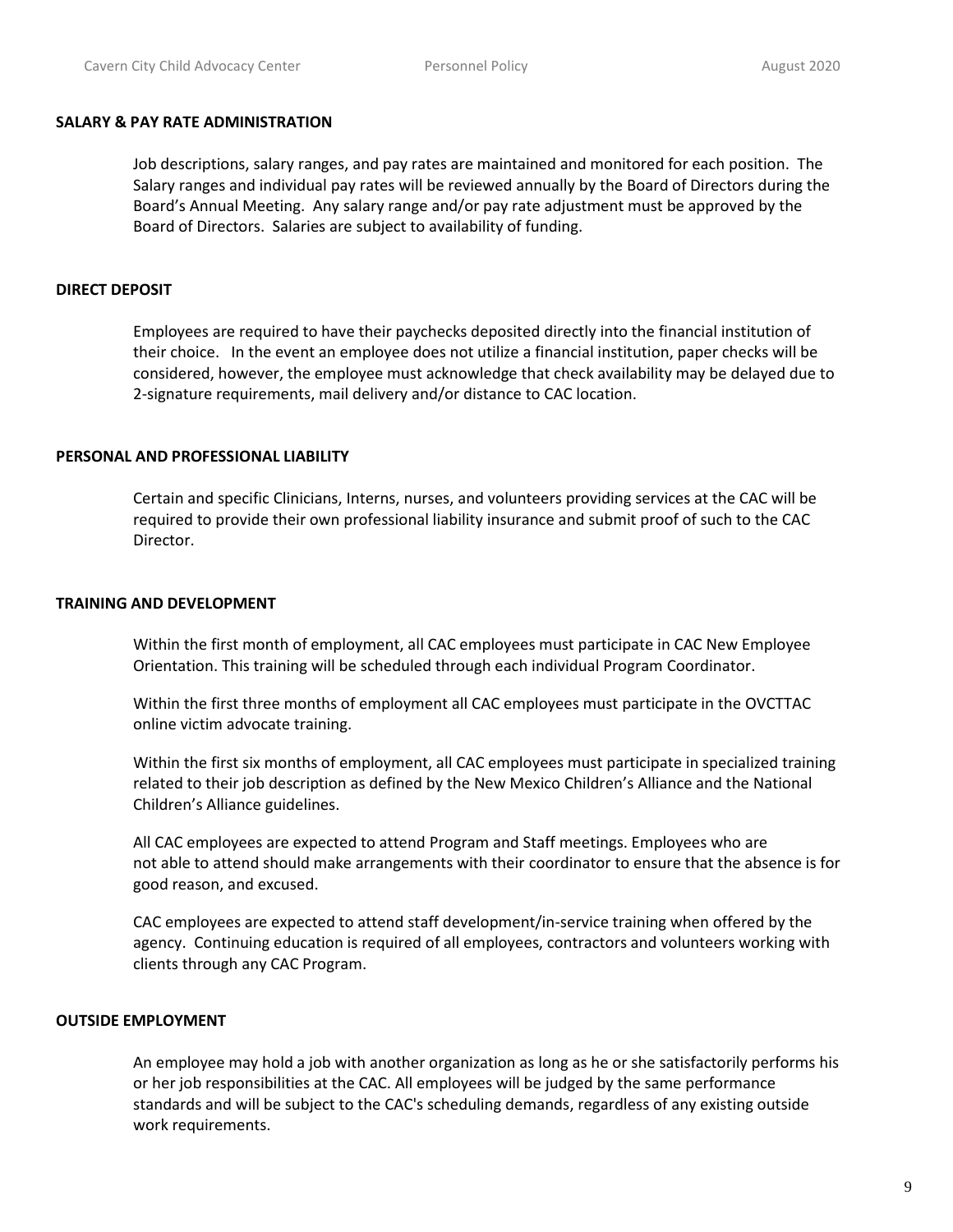Prior to accepting a position outside of the CAC, an employee must notify the Executive Director. Notification should include the name of the organization the employee is seeking secondary employment from, the proposed schedule for the employee, the proposed start date, and end date if applicable. Employees should not accept outside employment prior to receiving prior CAC approval. Employees may not obtain secondary employment with an organization which has motives, practices, ideals, or courses of action which conflict with those of the CAC, or which will in any other way conflict with or appear to conflict with the interests of the CAC.

It shall be considered a conflict of interest for an employee to hold an outside job where they will further their financial gains through the knowledge they have of the CAC's operations. Outside employment will present a conflict of interest if it has an adverse impact on the CAC or the counties of Eddy or Lea.

If the CAC determines that an employee's outside work interferes with performance or the ability to meet the requirements of the CAC as they are modified from time to time, the employee may be asked to terminate the outside employment if he or she wishes to remain with the CAC.

### **PERFORMANCE REVIEWS and GOAL PLANNING**

The Performance Review is intended to provide a periodic review of each employee's performance. This review should provide a basis for recognizing the accomplishments and improving the performance of the individual.

The Performance Review is based on established criteria and specific objectives for the employee, appraisal of the individual's accomplishment in meeting these objectives, and appraisal of the individual's overall performance in meeting continuing responsibilities in their areas of responsibility. All employees are encouraged to set their own job performance and individual performance goals during reviews. Reviews will be conducted by the Executive Director or his/her designee, e.g. Program Coordinator, or the Executive Committee in the case of the Executive Director.

The frequency of performance reviews for an employee are based on how the various functions in the employee's job description are carried out. Performance reviews must be conducted, at a minimum, annually, beginning six months after an employee's hire date.

#### **PROGRESSIVE DISCIPLINE**

The employee's coordinator, upon addressing a situation, shall determine if disciplinary action is necessary regarding an employee. The Board of Directors shall make this determination in the case of the Executive Director.

The purpose of this policy is to state the CAC's position on administering equitable and consistent discipline for unsatisfactory conduct in the workplace. The best disciplinary measure is the one that does not have to be enforced and comes from good leadership and fair supervision at all employment levels.

The CAC's own best interest lies in ensuring fair treatment of all employees and in making certain that disciplinary actions are prompt, uniform and impartial. The major purpose of any disciplinary action is to correct the problem, prevent recurrence and prepare the employee for satisfactory service in the future.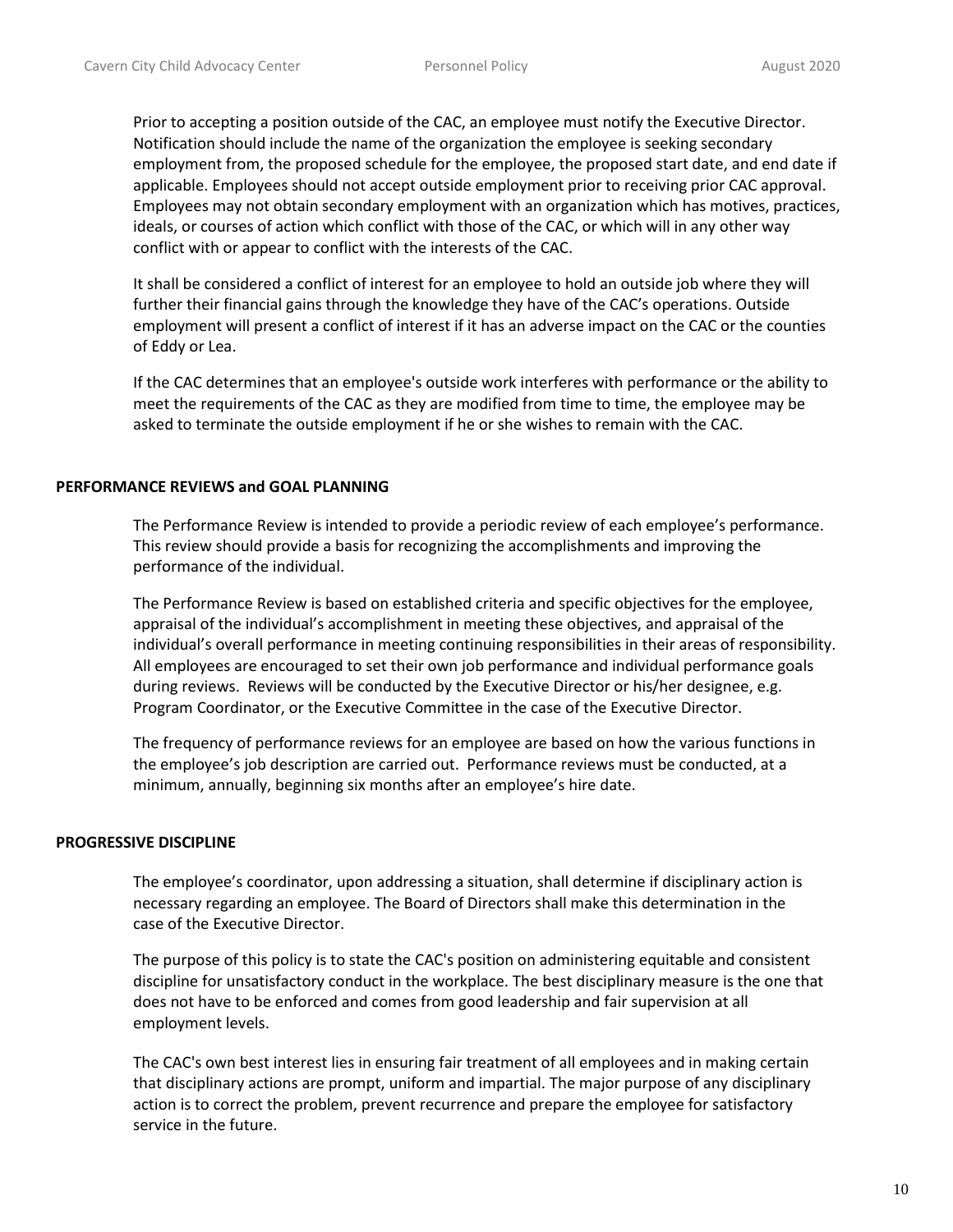Although employment with the CAC is based on mutual consent and both the employee and the CAC have the right to terminate employment at-will, with or without cause or advance notice, the CAC may use progressive discipline at its discretion to change behavior or to educate the employee.

Disciplinary action may call for any of the following four steps, depending on the severity of the problem and the number of occurrences: verbal warning, written warning, suspension with or without pay, or termination of employment. There may be circumstances when one or more steps are bypassed.

The CAC recognizes that there are certain types of employee problems that are serious enough to justify either a suspension, or, in extreme situations, termination of employment, without going through the usual progressive discipline steps.

Although not required, the CAC will attempt to use progressive discipline to improve employee conduct and performance. All disciplinary action, except a verbal warning, will be documented in the employees' personnel file.

An employee wishing to appeal a disciplinary action taken should first attempt to discuss the disagreement with the coordinator who initiated the action. If the employee is still dissatisfied with the decision, or is too uncomfortable to begin the conversation, then they may request a conference with the coordinator, the Executive Director, and/or the BOD President.

### **GENERAL OPERATING POLICIES**

#### *HIPAA*

All employees and volunteers dealing with clients (children, adults or their families) of the Cavern City CAC will be required to participate in an online HIPAA training once a year. Topics covered in the training include: What is HIPAA?, What is PHI?, What is HITECH?, Individual PHI Rights, Patient Authorization and Penalties and Fines. Training is available online at http://www.prohipaa.com/en/training and takes approximately 40 minutes to complete.

### *CONFIDENTIALITY*

All information concerning clients of the Cavern City Child Advocacy Center is confidential. Confidential information may be released to appropriate persons pursuant to Supreme Court Rule 10-111 and other pertinent rules or Children's Code provisions as allowed by law. Employees may testify to information received in the course of their work when they are subpoenaed to testify in Children's Court or in criminal cases, with the exception of information gained while serving in the role of victim advocate.

### *SEXUAL HARASSMENT/OFFENSIVE CONDUCT POLICY*

It is the Cavern City Child Advocacy Center policy that there shall be no harassment of any employee because of an employee's sex. The Cavern City Child Advocacy Center does not tolerate harassment or offensive conduct of any kind. In furtherance of this policy, the Cavern City Child Advocacy Center does not condone and will not permit sexual harassment of any employee. All employees are expected to abide by this policy. Anyone who violates this policy will be subject to disciplinary action up to and including termination.

The Cavern City CAC will comply with all policies and procedures outlined in the NM CVRC Civil Rights Compliance/Anti-Harassment Policy (SEE Appendix)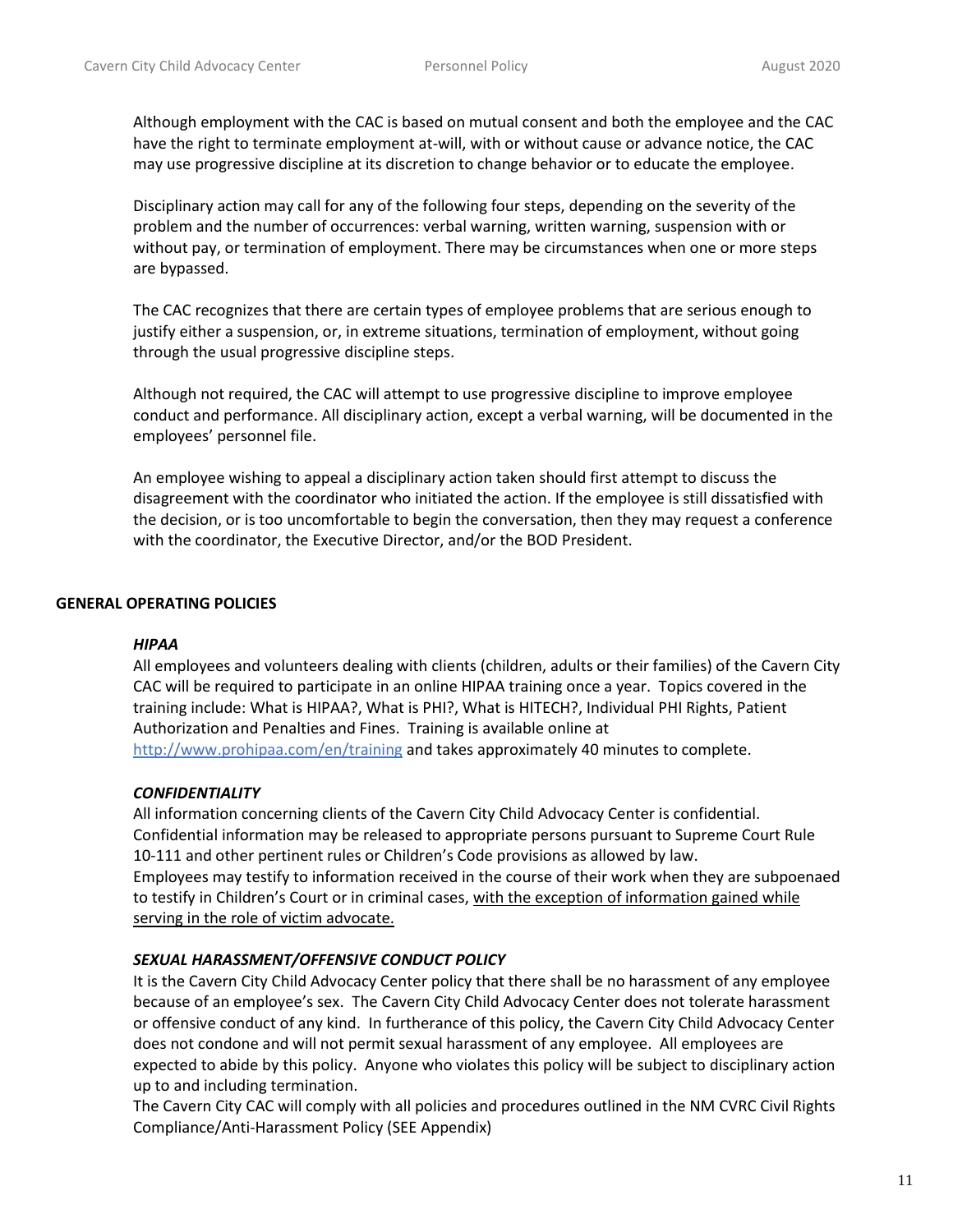### *DEFINITION OF SEXUAL HARASSMENT*

Sexual harassment refers to behavior of a sexual nature, which is unwelcome and personally offensive to its recipients. Sexual harassment is a form of employee misconduct, which is demeaning to another person and undermines the integrity of the employment relationship. Unwelcome sexual advances, requests for sexual favors, and other verbal or physical conduct of a sexual nature constitute "sexual harassment" when:

Submission to such conduct is made explicitly or implicitly a condition of an individual's employment; or submission to or refection of such conduct is used as a basis for an employment decision affecting the employee; or the harassment has the purpose or effect of unreasonably interfering with the employee's work performance or creating an environment, which is intimidating, hostile, or offensive to the employee.

For example, unwanted physical contact; sexually oriented propositions, jokes, or remarks; obscene gestures or the display of sexually explicit pictures, cartoons, or other material may be considered offensive to another employee and this will not be tolerated.

### *DEFINITION OF OFFENSIVE CONDUCT*

Offensive conduct includes, but is not limited to: using abusive language, including ethnic, racial, or sexual slurs; gossiping about others; threatening other employees; physical assault on other employees, clients, or program participants.

### *COMPLAINT PROCEDURES*

Any employee who feels that he or she has been sexually harassed should immediately report the matter to the Executive Director. If that person is unavailable or the employee believes that it would be inappropriate to contact the Executive Director, the employee should immediately contact the President of the Board of Directors.

Any employee who becomes aware of any possible sexual harassment will be investigated in as discreet and confidential fashion as possible. No person will be adversely affected in employment with the Cavern City Child Advocacy Center as a result of bringing complaints of sexual harassment.

### *ALCOHOL, DRUGS AND DISTRACTION POLICY*

### **DRUG FREE ENVIRONMENT**

The Cavern City Child Advocacy Center intends to provide a drug-free work environment. Each employee is expected to report to work in an appropriate mental and physical condition to perform his/her assigned duties.

### **VIOLATIONS AND DISCIPLINARY ACTION**

The unlawful manufacture, distribution, dispensation, possession, or use of a controlled substance or alcohol by employees in or on the Cavern City Child Advocacy Center owned or controlled property or while participating Cavern City CAC activities or while conducting Cavern City CAC business is prohibited. Any violations of local, state, or federal law regarding the unlawful possession, use, or distribution of illicit drugs or alcohol may result in referral or prosecution. Violation of this policy will be reason for taking personnel actions against such employee and/or requiring the employee's participation in a drug abuse assistance or rehabilitation program. Any personnel actions will be processed in accordance with Cavern City CAC policies. Any disciplinary action for employees will be decided on a cases-by-case basis depending upon the specific circumstances.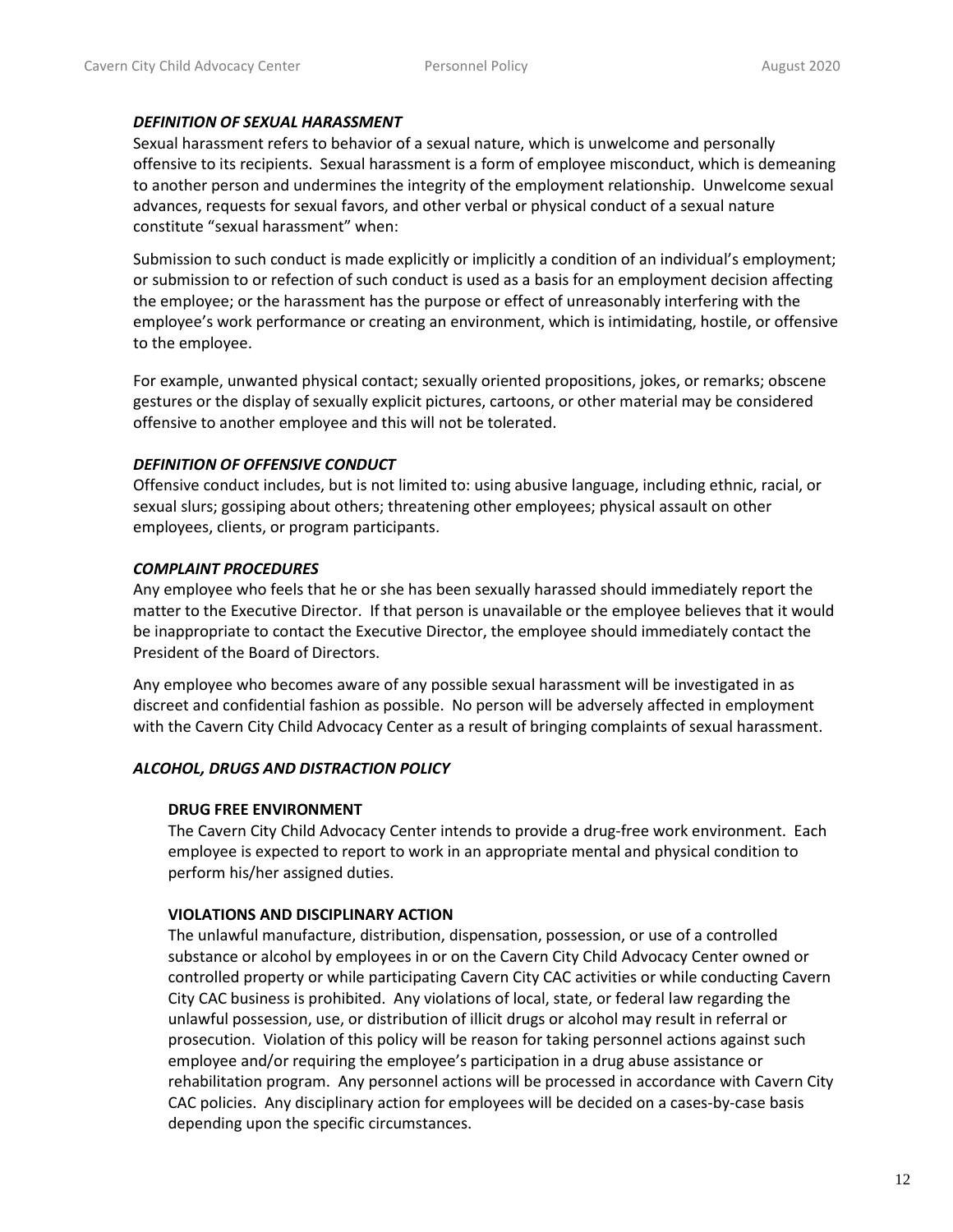### **DISTRACTION-FREE DRIVING**

Cavern City CAC employees must refrain from using any hand-held device including cell phones, while operating a CAC motor vehicle. Employees must not initiate phone calls, read or respond to text messages or emails while driving a CAC vehicle. Employees who need to make an emergency call while on the road must first park the vehicle in a safe location.

Failure to follow distraction-free driving policy and refrain from talking on the phone, texting or emailing while driving on the job may result in disciplinary action.

Insurance cost increases or additional expenses incurred by the CAC due to an accident caused by, or occurring while an employee is in violation of this policy may result in legal action against the employee by the Cavern City CAC to recover monetary damages due to the CAC or for recovery of any monetary damages paid out by the CAC that were not covered by the CAC's insurance policy.

### *REQUIRED REPORT OF CONVICTION*

Employees must, as a condition of continued employment, abide by the terms of this policy and must report any conviction under a criminal drug statute for violations occurring in or on property owned or controlled by the Cavern City CAC or while conducting the Cavern City CAC business. Employees shall report any such conviction to their coordinator within five (5) days after the conviction. The Cavern City CAC must report the conviction to the appropriate federal grant/contracting agency within ten (10) days from having received notice that a person employed under a federally sponsored grant or contract has any drug statute conviction or violation occurring in the workplace.

Any report of Conviction will be considered using the Office for Civil Rights' June 2013, *Advisory for Recipients of Financial Assistance from the U.S. Department of Justice on the U.S. Equal Employment Opportunity Commission's Enforcement Guidance: Consideration of Arrest and Conviction Records in Employment Decisions Under Title VII of the Civil Rights Act of 1964*, as advisement for employment decisions.

### *GRIEVANCE RESOLUTION PROCEDURES*

Two-way communication is the first step in finding solutions to any problem. Employees are encouraged and expected to discuss openly with their coordinators any problems which are adversely affecting their work. When an employee perceives that there is a problem that they are unable to resolve with another employee, the employee may prepare a written complaint concerning the problem within ten (10) working days of the problem's occurrence and present it to the Executive Director who will meet with the employee in an attempt to resolve the problem. If the problem is unresolved after ten (10) working days have elapsed, the employee may present the written complaint to the President of the Board of Directors who will convene the Executive Committee of the Board of Directors. The executive Committee will review and decide the situation with the employee and the Executive Director within fifteen (15) working days of receiving the written complaint. The decision of the Executive Committee will be final.

If an employee perceives that there is a problem that they are unable to resolve with the Executive Director, the employee may present the written complaint to the President of the Board of Directors who will convene the Executive Committee of the Board of Directors. The executive Committee will review and decide the situation with the employee and the Executive Director within fifteen (15) working days of receiving the written complaint. The decision of the Executive Committee will be final.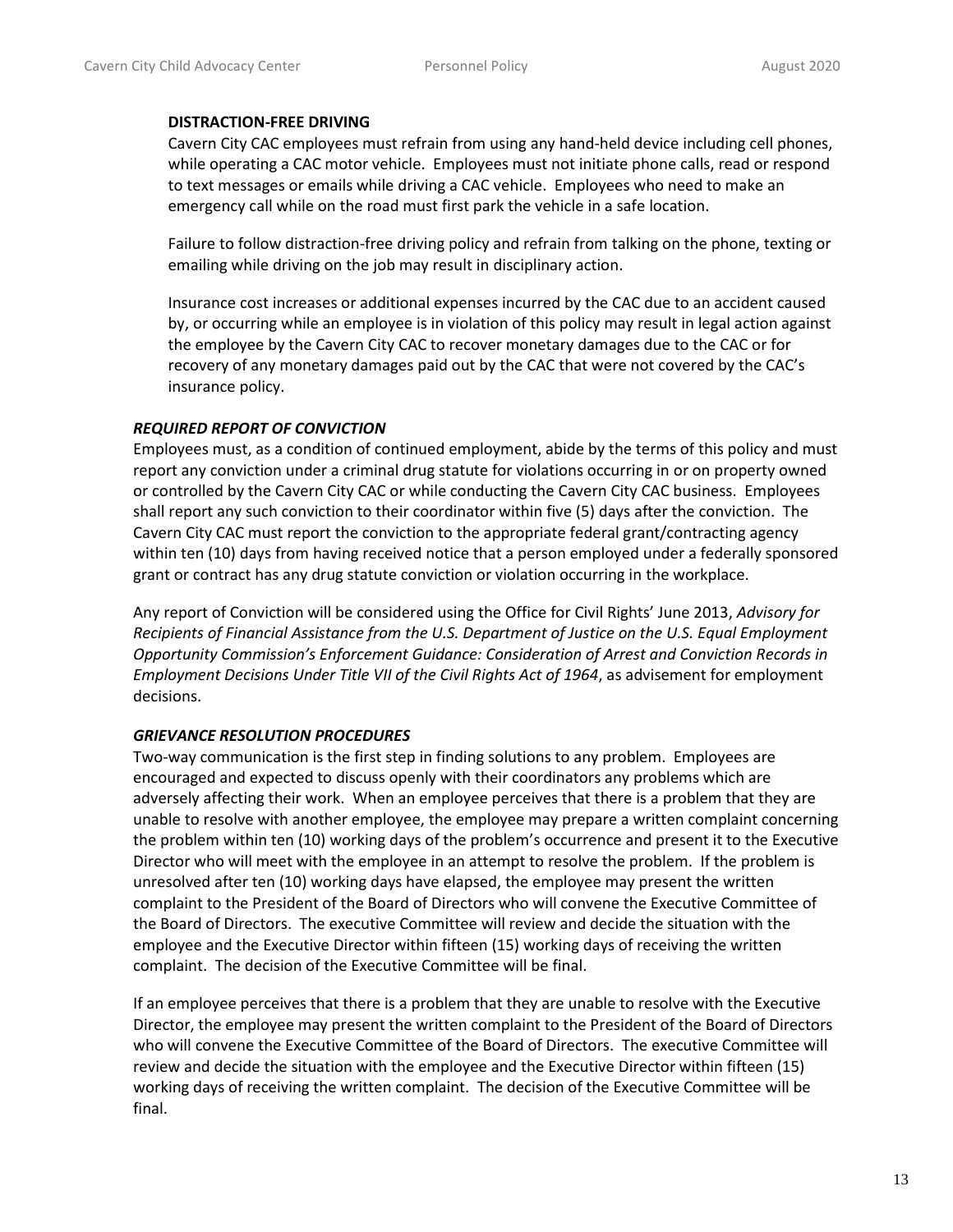Time limits specified above may be extended by mutual agreement if supported by signed documentation stating reasons for extension.

The grievance process is not available for terminated employees.

An employee may not grieve a performance review or a change in job content if changes have been discussed with the employee prior to implementation.

#### *INVOLUNTARY TERMINATION*

Involuntary termination may occur when there is structural reorganization, employee reduction due to budgetary considerations, or reduced demand for the work being performed by employees or for any other reason deemed sufficient by the Board of Directors. Additional causes for termination include but are not limited to: insubordination, incompetence, and misconduct. In all terminations of employment not related to misconduct the employee will be given two weeks written notice or one month's pay in lieu of notice. Accrued Compensatory leave will be paid.

Probationary employees in either classifications or temporary employees are not entitled to any notice or severance pay.

In cases of misconduct, no advance notice of dismissal is required. Misconduct is defined as an action which is harmful, illegal, or criminal in nature. No severance pay will be granted in the case of termination for misconduct. Accrued Compensatory leave will be paid.

### *RESIGNATION*

Voluntary termination (resignation) notice for exempt employees shall be thirty (30) days. Nonexempt employees shall give two weeks' notice. Notice in excess of these specifications, whenever possible, is appreciated and aids in planning for future staffing requirements. Written resignations are requested.

Resignations must state the last date the employee actually plans to be present for the work day. Accrued Compensatory leave will be paid.

#### *LAY OFF*

Lay off is the involuntary termination without prejudice of an employee as a result of the unavailability of a position, abolishment of a position, lack of work, or lack of funds.

#### *REIMBURSABLE BUSINESS EXPENSE*

#### **EXPENSE REIMBURSEMENT**

Reimbursement may be submitted at the end of the month for expenses paid. Employees should submit an Employee Reimbursement Form along with all receipts or proofs of payment to the Executive Director or designated finance personnel for approval.

#### **MILEAGE**

Reimbursement for mileage is made when an employee's personal vehicle use is required for the official business of the agency and is paid at the NM State Mileage rate. Use of personal vehicle must be approved by the Executive Director prior to travel. Mileage is computed only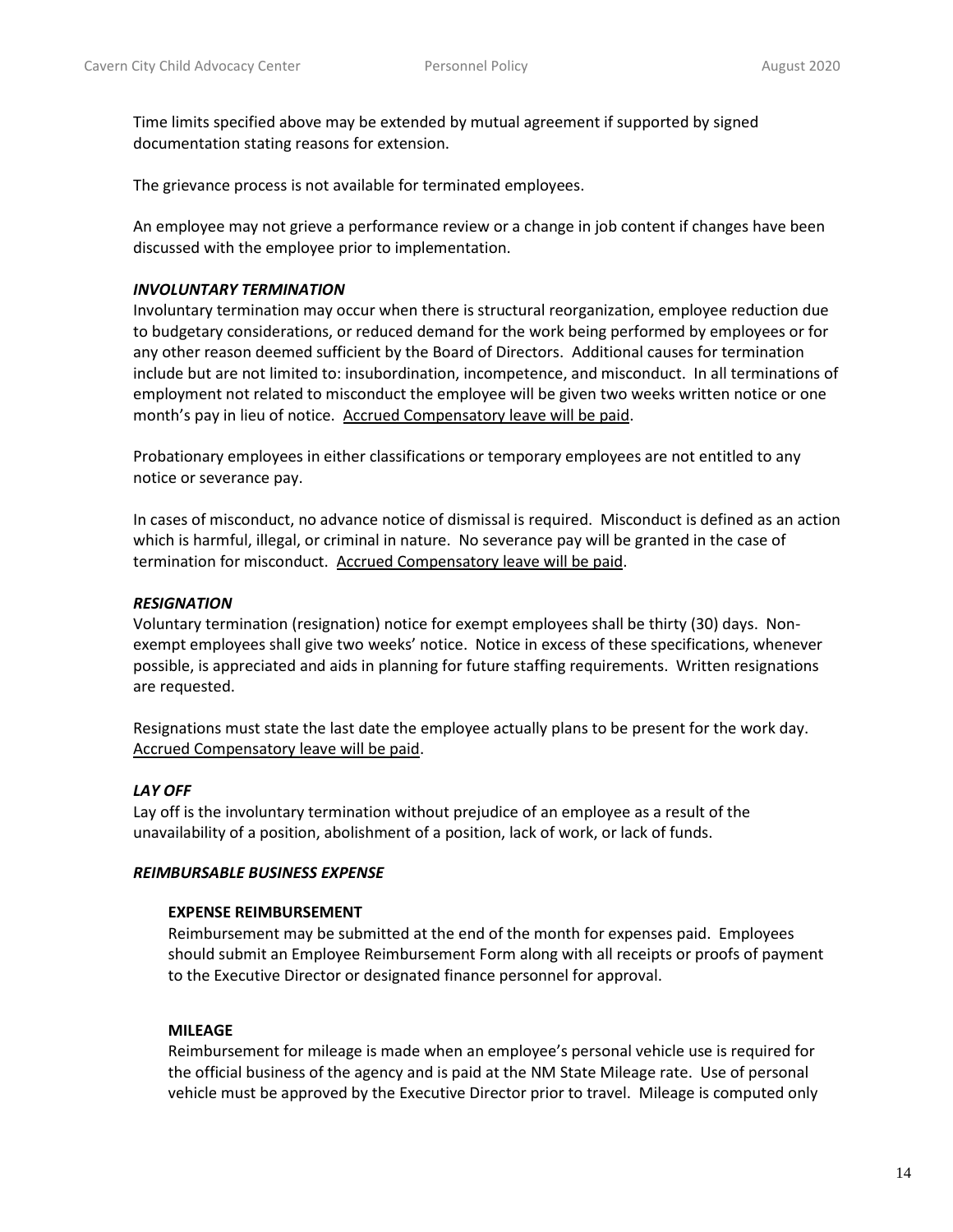for actual miles traveled outside of Carlsbad, New Mexico's city limits while conducting business at the Cavern City Child Advocacy Center or for actual miles traveled outside of Hobbs, New Mexico's city limits while conducting business at the Lea Co Child Advocacy Center. Parking fees while on Cavern City Child Advocacy Center business are reimbursed expenses as long as receipts are presented.

Moving traffic or parking violations are not reimbursable expenses.

### **MEALS AND LODGING**

Out of town meals and lodging will be reimbursed at actual cost when directly related to Cavern City Child Advocacy Center business. These expenses must be reasonable in nature, follow NM/US per diem rates, and must be presented with receipts on an Expense Reimbursement Form as described above in the EXPENSE REIMBURSEMENT section. Reimbursement will only be made for the employee portion of any meal/lodging expenses.

All out of town travel must have prior approval of the Executive Director.

Expenses for MDT members may be paid with prior approval.

### *EMERGENCY OFFICE CLOSURE*

In certain extraordinary circumstances, including, but not limited to: a natural disaster, public health emergency, or pandemic, it may become necessary for Cavern City Child Advocacy Center to close, and some or all staff may be required to remain at home, or other location as deemed necessary.

In the event of any said emergency, the Executive Director, or their designee, may choose to continue to pay all staff, through administrative leave (regardless of funding source or position), their usual salary and any applicable benefits throughout the duration of the emergency situation/s. This payment of administrative leave will not require any staff to utilize personal time off (SICK, VAC, or COMP TIME). Payment of emergency administrative leave in lieu of Sick, Vacation, or Compensatory Time will require the employee to remain on call and subject to work from home or other designated location, as determined necessary by the Executive Director or designee. The Executive Director, or their designee, will notify the Board of Directors of any modifications made to staff schedule, duties and/or responsibilities during the emergency situation.

The use of Sick, Vacation, or Compensatory Time will need to be used for time off for personal appointments, vacations or other non-work related time away from off-site work.

#### *TELEPHONE USAGE*

Excessive use of the business phones for personal use will not be allowed. Personal long-distance calls placed from business phones must be charged to the employee's home telephone or credit card. Excessive use of employee's personal cell phones during working hours will not be allowed.

The CAC will provide a stipend for employees who have been identified by the Executive Director as needing to handle CAC business outside of the office. The stipend amount is predetermined and is subject to change.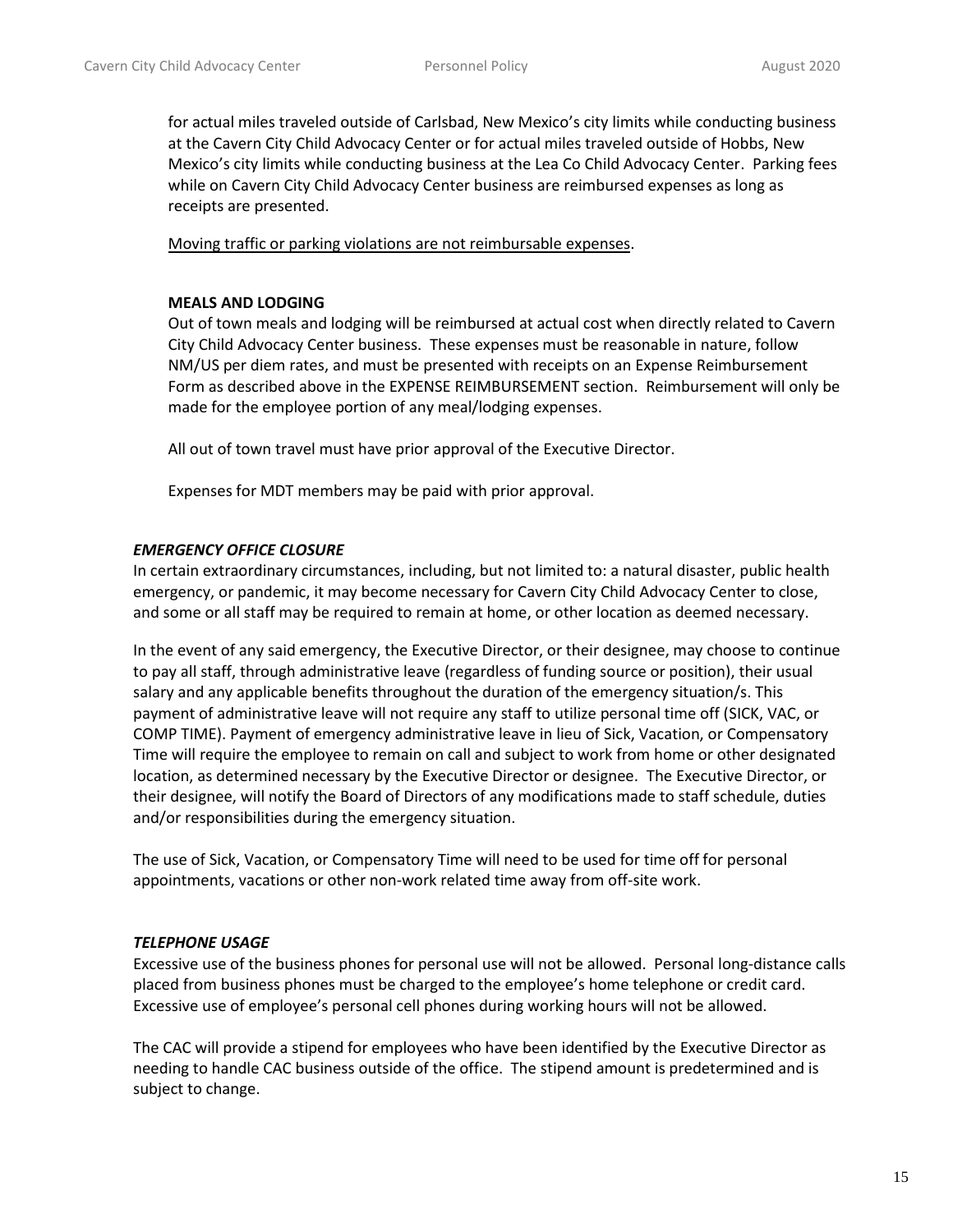### *SAFETY, ON THE JOB ACCIDENTS, AND ILLNESS*

The Cavern City Child Advocacy Center is committed to providing safe working conditions for employees. Each employee has the responsibility to work in a safe manner and to use and maintain equipment safely. Employees who become ill or injured at work should notify the Executive Director or their designee immediately so that necessary steps can be taken to aid the employee and appropriate reports can be prepared.

### *SMOKING/VAPING*

Smoking/Vaping is not permitted in the offices, vehicles or other company owned or rented properties of the Cavern City and Lea Co. Child Advocacy Center. Smoking/Vaping is allowed in outdoor areas, out of site and proximity of CAC clients.

### **DEBIT/CREDIT/GAS CARD POLICY**

This policy applies to any and all employed staff/contractor and officers of the CAC for usage of the company issued debit card.

### Authorized Uses

Authorized uses of the company issued debit card are as follows: Travel costs – airfare, lodging, shuttle services, rental vehicles & fuel, meals Purchases - Office and victim needs/supplies, fuel for day-to-day operations of CAC vehicles, general maintenance and repairs.

### Unauthorized Uses

Any personal charge whatsoever, including but not limited to personal meals for employee and/or employee guests, alcohol purchases, personal telephone usage and movie rentals included in lodging bills associated with official business purposes, etc.

### Receipts

Receipts supporting debit card usage MUST be submitted within a week of the expense transaction to the Director. Sufficient description of the expense should be written across the top of the receipt to assist with proper accounting.

### **GENERAL COMPUTER USAGE**

Employees at the CAC are provided with a computer, internal networks, internet connectivity and an email account for business purposes. Reasonable non-business use is permitted, but should not interfere with an employee's ability to perform CAC duties or responsibilities.

Employees are encouraged to remember that while a computer may be assigned to them in their office and is effectively private, it is CAC property and is connected to the CAC network. This means that any information transmitted or stored on the network is potentially accessible to staff and/or CAC BOD.

CAC computers, internal network, internet connectivity, email system and any associated technology should not be used to create, store, send or view material which:

- Is obscene, profane, bigoted, defamatory, or otherwise inappropriate for the office environment
- Is illegal in nature or intent, or in any way promotes illegal activities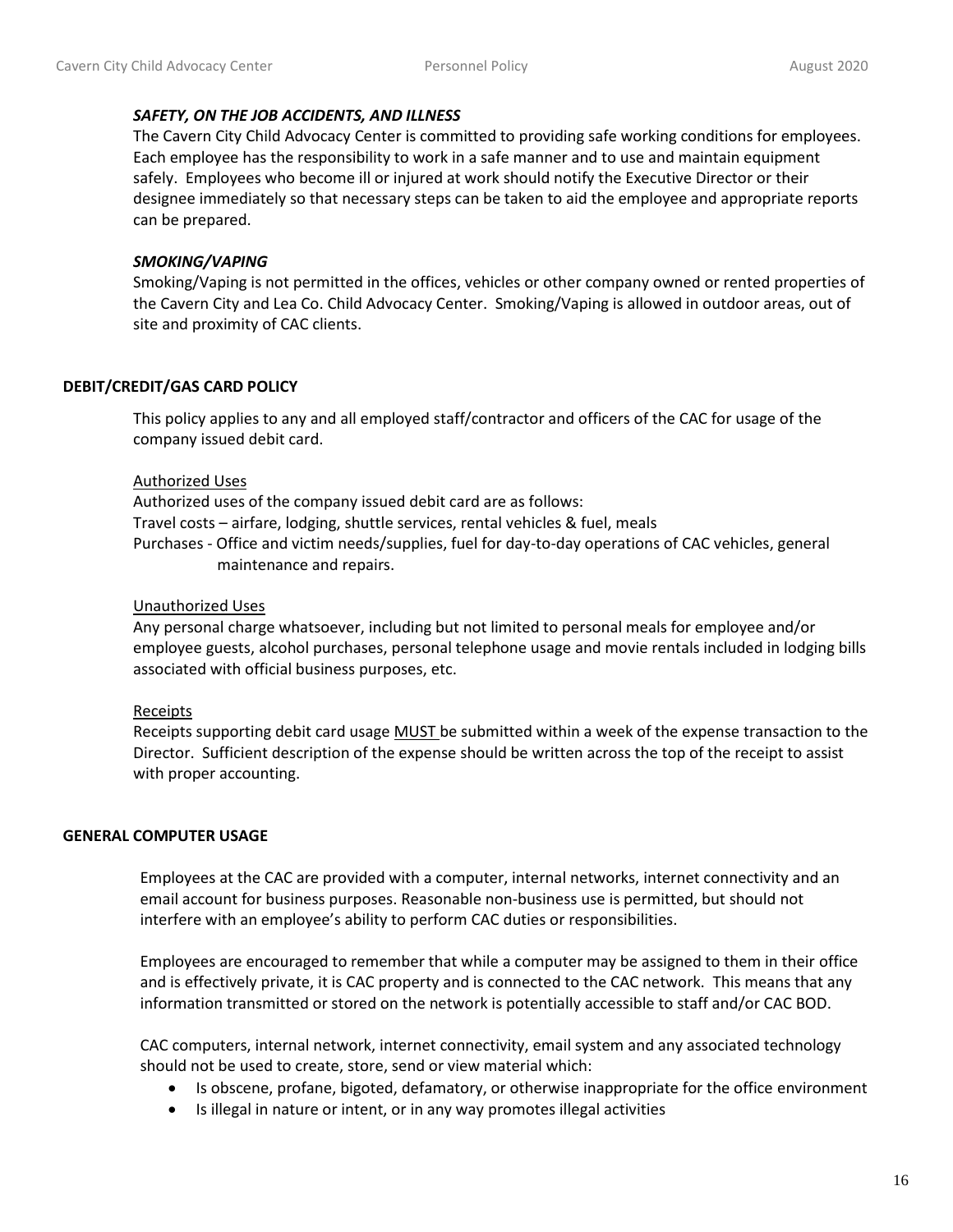- Amounts to participation in an activity which includes, but is not limited to gambling, pornography, and income-producing endeavors
- Contains information, images, or content which is any way contrary to the mission and goals of the CAC
- Is extremely personal or sensitive in nature

### **PERSONAL USE OF SOCIAL MEDIA**

Social media includes all means of communicating or posting information or content of any sort on the internet, including to your own or someone else's web log or blog, journal or diary, personal web site, social networking or affinity web site, web bulletin board or a chat room, whether or not associated or affiliated with the CAC, as well as any other form of electronic communication.

The same principles and guidelines found in CAC policies apply to your activities online. Any of your conduct that adversely affects your job performance; the performance of fellow employees, clients, partners, suppliers, volunteers or any other people who work on behalf of the CAC; or the CAC's legitimate business interests may result in disciplinary action up to and including termination.

While use of social media can be fun and a convenient way to stay in touch and/or to share opinions, it does carry certain responsibilities. Consider the risks before you post or create any online content. Remember that the internet archives almost everything; therefore, even deleted postings can be searched. It may be best to assume everything you post is public and permanent.

Ensure your postings are consistent with the following guidelines:

- 1. Be truthful, fair and courteous with fellow employees, clients, partners, volunteers, or any other people who work with the CAC.
- 2. Avoid inappropriate postings that may include discriminatory remarks, harassment, and threats of violence or similar inappropriate or unlawful conduct. They will not be tolerated.
- 3. Maintain the confidentiality of the CAC and client private or confidential information such as internal agency planning; development of systems, processes and know-how; and especially the identification of clients. Do not post internal reports, policies, procedures or other internal agency or client-related confidential communications.
- 4. Keep in mind that you are more likely to resolve work-related complaints by speaking directly with your co-workers or supervisors than by posting complaints to a social media outlet. Nevertheless, if you decide to post complaints or criticism, avoid using statements, photographs, video or audio that reasonably could be viewed as malicious, obscene, threatening or intimidating, that disparage clients, partners, associates or suppliers, or that might constitute harassment or bullying. Examples of such conduct might include offensive posts meant to intentionally harm someone's reputation or posts that could contribute to a hostile work environment on the basis of race, sex, disability, religion or any other status protected by law or CAC policy.
- 5. Make it clear that your opinions are your own and not those of the CAC. If the CAC is a subject of the content you are creating, it is best to include a disclaimer such as "The postings on this site are my own and do not necessarily reflect the views of the CAC."
- 6. Do not create a link from your blog, website or other social networking site to the CAC website without identifying yourself as an CAC associate.
- 7. Do not use a CAC email addresses to register on social networks, blogs or other online tools utilized for personal use.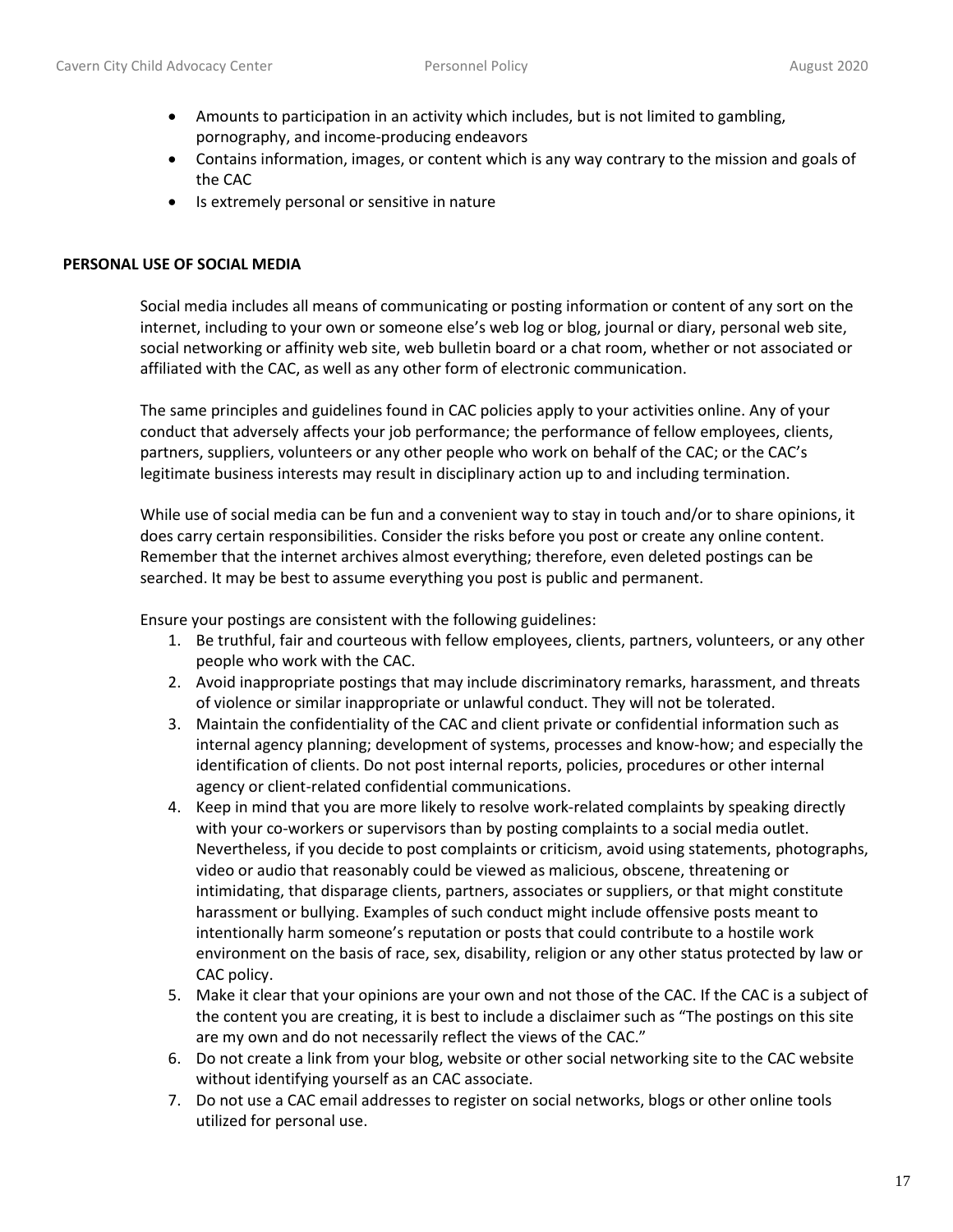Violation of these guidelines may result in disciplinary action up to and including termination.

**Using social media at work** – While occasional personal use of social media is permitted on the job, employees should generally refrain from personal use of social media while on work time. This does not apply to work-related use of social media.

### **EMPLOYEE DRESS CODE**

Please remember that the CAC works with a variety of professional agencies and we are representing our CAC at all times. Representatives from other agencies come in and out of our office constantly; therefore, professional attire needs to be worn at all times.

Appropriate attire is necessary at the CAC.

### **APPROPRIATE CLOTHING**

Casual Professional attire examples include:

- Dress pants, Khaki Pants, Capri Pants, or Jeans (fitting appropriately, not worn out)
- Leggings paired with a mid-thigh length top
- Skirts & Dresses (modest length, no cleavage)
- Plain or patterned t-shirts, dress shirts, or polo shirts
- "CAC" wear

#### **INAPPROPRIATE CLOTHING**

- Torn Jeans
- Tank Tops w/o cover up
- See through garments without an undershirt
- Shorts
- Provocative Clothing (clothing that shows cleavage or more skin than a t-shirt would reveal or has suggestive words or phrases)
- Clothing with logos, quotes, or images that could possibly have a negative association to a victim of crime

Dress Code policies are loosened on "work days" when employees are asked to labor during maintenance and repair activities.



#### **GROOMING - HAIR, NAILS, JEWELRY/PIERCINGS/TATTOOS**

Dress, grooming, and personal cleanliness standards contribute to the morale of all employees and affect the business image the CAC presents to clients and visitors.

During business hours or when representing the CAC, employees are expected to present a clean, neat, and tasteful appearance. Overall appearance should be in accordance with the requirements of the position and accepted social standards. This is particularly true if the job involves dealing with clients or visitors in person.

The Executive Director, under the guidance of the CAC BOD, is responsible for establishing reasonable expectations for employee appearance beyond dress code. If the Executive Director, CAC BOD member,

or staff member feels an employee's personal appearance is inappropriate, the Executive Director may ask the employee to leave the workplace until properly groomed. Under such circumstance, they will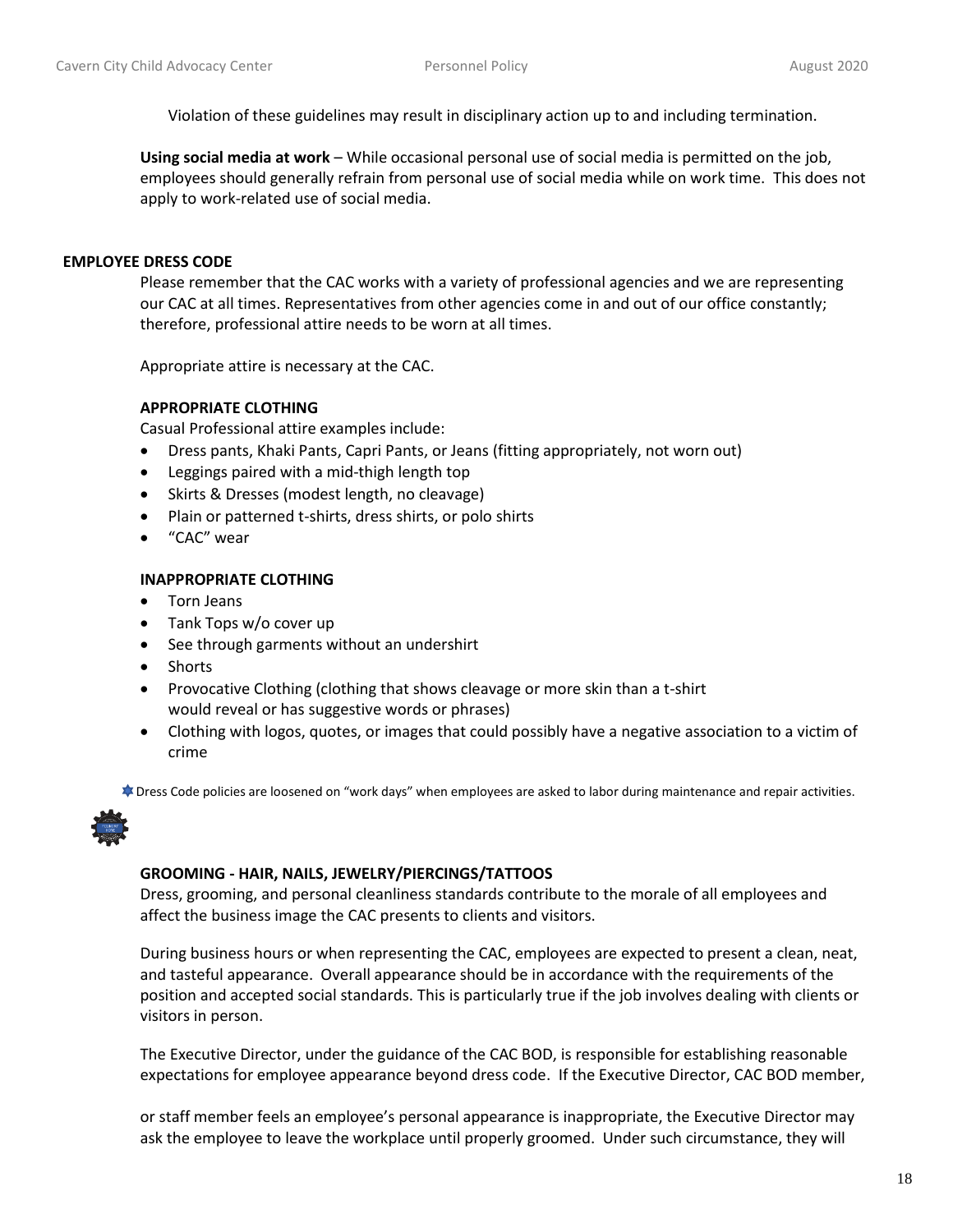not be compensated for the time away from work.

Consult the Executive Director with any questions regarding what an appropriate appearance is for the Cavern City Child Advocacy Center.

If possible, reasonable accommodations may be made for a person with a disability or a religious dress code.

### **EMPLOYEE BENEFIT PROGRAMS**

### *IRA BENEFIT*

All employees working a minimum of 20 hrs. per week are eligible to receive a quarterly IRA benefit equal to three percent (3%) of their annual salary or wages provided that they have an IRA account to which the Cavern City CAC can pay IRA benefits directly to. Employees are not allowed to receive CAC benefits directly.

In situations where an employee does not have an IRA account on a given quarterly payout, those benefits are forfeited by the employee. Forfeited funds shall be allocated to CAC General Funds 30 days after the end of each quarter.

## *MEDICAL INSURANCE PLAN*

Medical insurance *IS NOT* provided by the Cavern City Child Advocacy Center.

### *MEDICAL INSURANCE STIPEND*

The CAC does offer a health insurance stipend to employees not covered by other health insurance options, e.g. a spouse's plan through employment. Employees may choose a health plan that best fits their individual or family through the new state health insurance marketplaces, through a health insurance broker, or from any insurance company.

The CAC will pay a stipend up to \$50 per month for part-time and \$100 per month for full-time employees based on the employee's documentation of monthly premium payment cost. Stipends must be paid by the CAC directly to the employee's insurance company. Payments will continue to be made monthly as long as the employee maintains part- or full-time status, rate dependent on status type.

### *SOCIAL SECURITY (FICA)*

All employees are included under the FICA provisions of the Social Security Act and payroll deductions are made for this program from each payroll check. The Cavern City Child Advocacy Center and the employee both contribute amounts as required by the law with the employee's share deducted from each payroll check.

### *WORKER'S COMPENSATION INSURANCE*

All employees are covered under the Worker's Compensation Act of the State of New Mexico.

### *LIABILITY: INSURANCE*

All employees using their cars for business purposes must obtain liability and property damage insurance coverage which meets the minimum state financial responsibility standards from his/her own insurance carrier. The employee must file at the Cavern City Child Advocacy Center a current copy of a certificate of insurance coverage. The certificate will be placed in the employee's personnel file.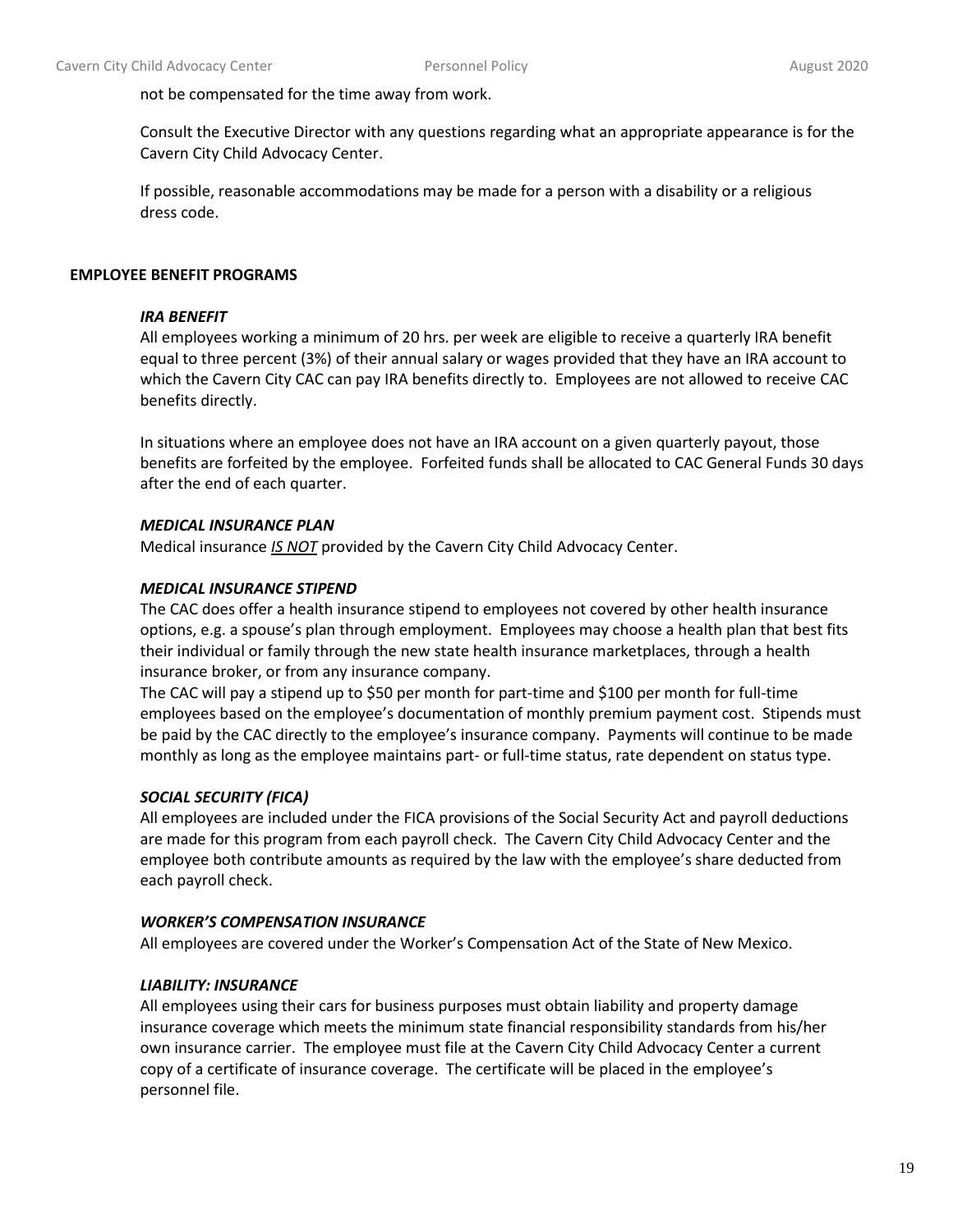#### *CONFERENCE AND TRAINING EXPENSES*

Employees will be afforded opportunities to attend conferences, training institutes, and seminars in connection with their work when appropriate and when funds are available. Employees who are authorized in advance by the Executive Director, or in the case of the Executive Director by the President or Treasurer, to attend conferences, training institutes, or seminars shall be reimbursed for expenses as authorized for enrollment fees, travel, meals, and accommodations.

### **HOLIDAYS**

Holidays observed will be the same as those observed by the Fifth Judicial District Court at the Executive Director's discretion. Employees may observe religious holidays in lieu of the Christian holidays at the discretion of the Executive Director. If a holiday falls on a Saturday, it will be observed the Friday before. If a holiday falls on a Sunday, it is observed the Monday following. Holiday pay for part-time employees will be pro-rated based on classification and the number of hours worked per month. (See Administrative Leave section for discretionary action of the Board in regard to additional holiday time.)



#### **LEAVE**

### *VACATION TIME*

Vacation Time for exempt and non-exempt, employees and probationary full-time employees is accrued for the first five (5) years of employment by employees at the rate of:  $FT-6$  hours per month

¾T – 4.5 hours per month PT – 3 hours per month

After completion of five (**5**) full years of service OR the Executive Director, employees will begin earning Vacation Time at the rate of: FT - 10 hours per month

> $\frac{3}{4}T - 7.5$  hours per month PT – 5 hours per month

After completion of ten (**10**) full years of service, employees will earn Vacation Time at the rate of:

FT – 14 hours per month

¾T – 10.5 hours per month

PT – 7 hours per month

Vacation Time may be taken as it is accrued in **½ day or full day increments** and may be accrued to a maximum of 28 days, equivalent to:

 $28$  FT – 8 hr. days = 224 total hrs.  $28$   $\frac{3}{4}T - 6$  hr. days = 168 total hrs.  $28$  PT – 4 hr. days = 112 total hrs.

Vacation Time must be approved in advance, by the Executive Director, or their designee. In the case of the Executive Director's request for leave in excess of one (1) week, the CAC Board President must be notified and approval given. If more than one employee requests the same time off and duty requires at least one to work during that period, the most senior employee will have first preference, the next most senior will have second, and so forth.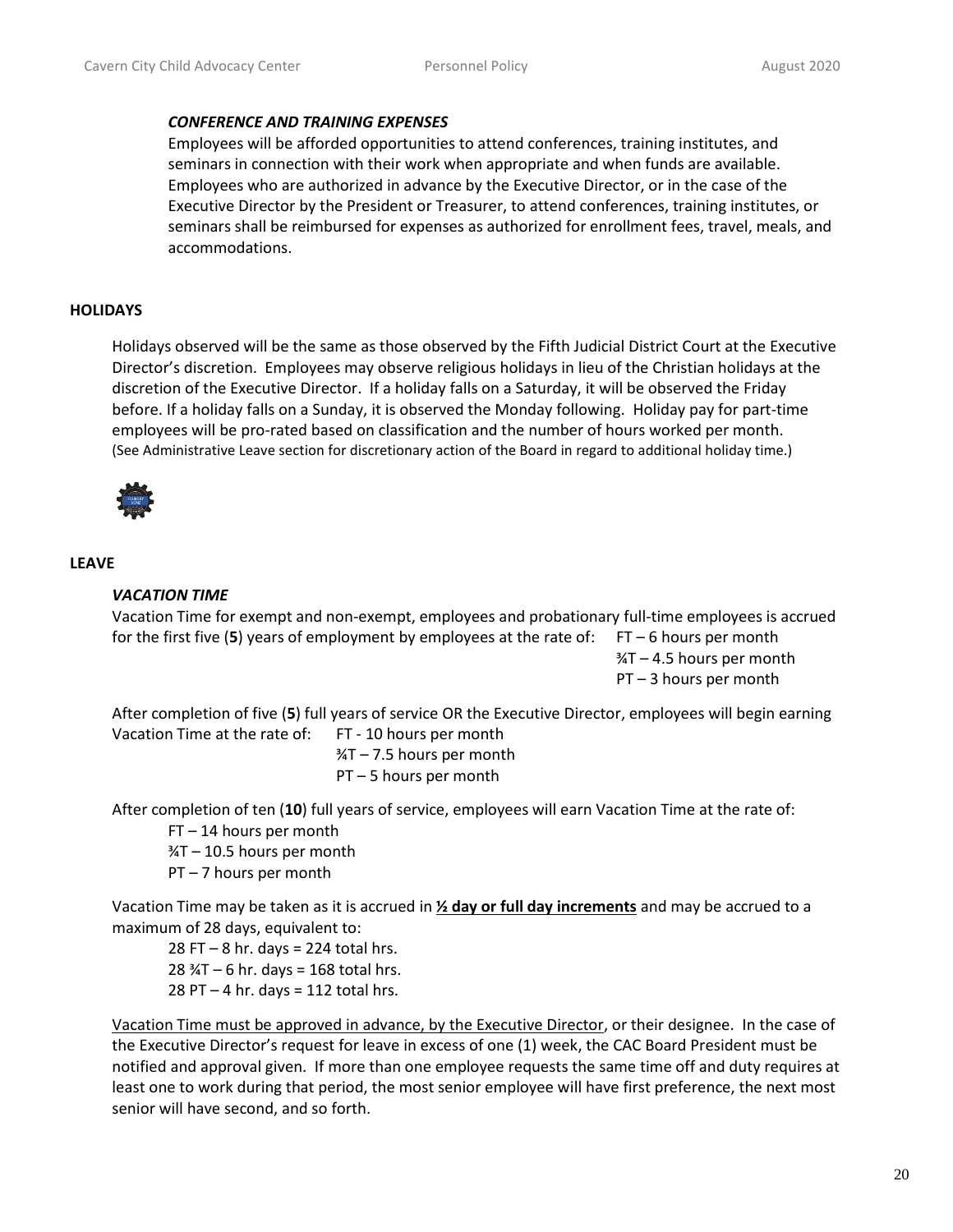Vacation time accrual begins at the end of the first full month of employment.

ACCRUED ANNUAL LEAVE **WILL NOT** BE COMPENSATED upon termination of employment.

### *COMPENSATED SICK TIME*

Sick Time shall accrue to employees and probationary employees at the rate of one (1) day (8 hours) for each month of employment. Sick leave accrual for part time employees and probationary part time employees will be pro-rated based on the number of hours worked per month.

Sick leave accrual begins at the end of the first full month of employment.

Sick leave may be taken as it is accrued in **½ day or full day increments** and may be accrued to a maximum of 12 days, equivalent to:

12 FT  $-$  8 hr. days = 96 total hrs. 12  $\frac{3}{4}T - 6$  hr. days = 76 total hrs. 12 PT  $-$  4 hr. days = 48 total hrs.

The purpose of sick leave is to cover major and minor illness, visits to health care professionals, and pregnancy. Sick leave may be used for personal illness, illness in the immediate family, and approved medical/dental appointments.

Immediate family is defined a father, mother, spouse, domestic partner, child, sister, brother, grandparent, mother-in-law, father-in-law, as well as others living in the employee's household.

When abuse of sick leave is suspected, the Executive Director or the Board President may request a doctor's statement. When feasible, sick leave should be approved in advance. In case of illness, sick leave must be approved the day after returning to work.

Except in emergencies, all employees are required to call the Executive Director or their designee within one-half  $(\frac{1}{2})$  hour of the start of the working day.

ACCRUED SICK LEAVE **WILL NOT** BE COMPENSATED upon termination of employment.

### *ADMINISTRATIVE LEAVE*

#### **LEAVE WITH PAY**

The Executive Director or the Board President may authorize any incumbent leave with pay when it is in the best interest of the Cavern City Child Advocacy Center to do so for a period of up to 10 working days. This may be extended with Executive Committee approval.

### **DEATH IN THE FAMILY WITH PAY**

When an employee loses an immediate family member, the CAC will provide up to five (5) days of paid time off. Immediate family members include spouse, domestic partners, child, parents, mother- and father-in-law, stepparents, stepchildren and step-siblings. The CAC will provide three (3) days of paid time off in the case of an extended family member's death. Extended family includes aunt, uncle, grandparents or grandparents-in-law, grandchildren, brother- and sister-in-law, and daughter- or son-in-law.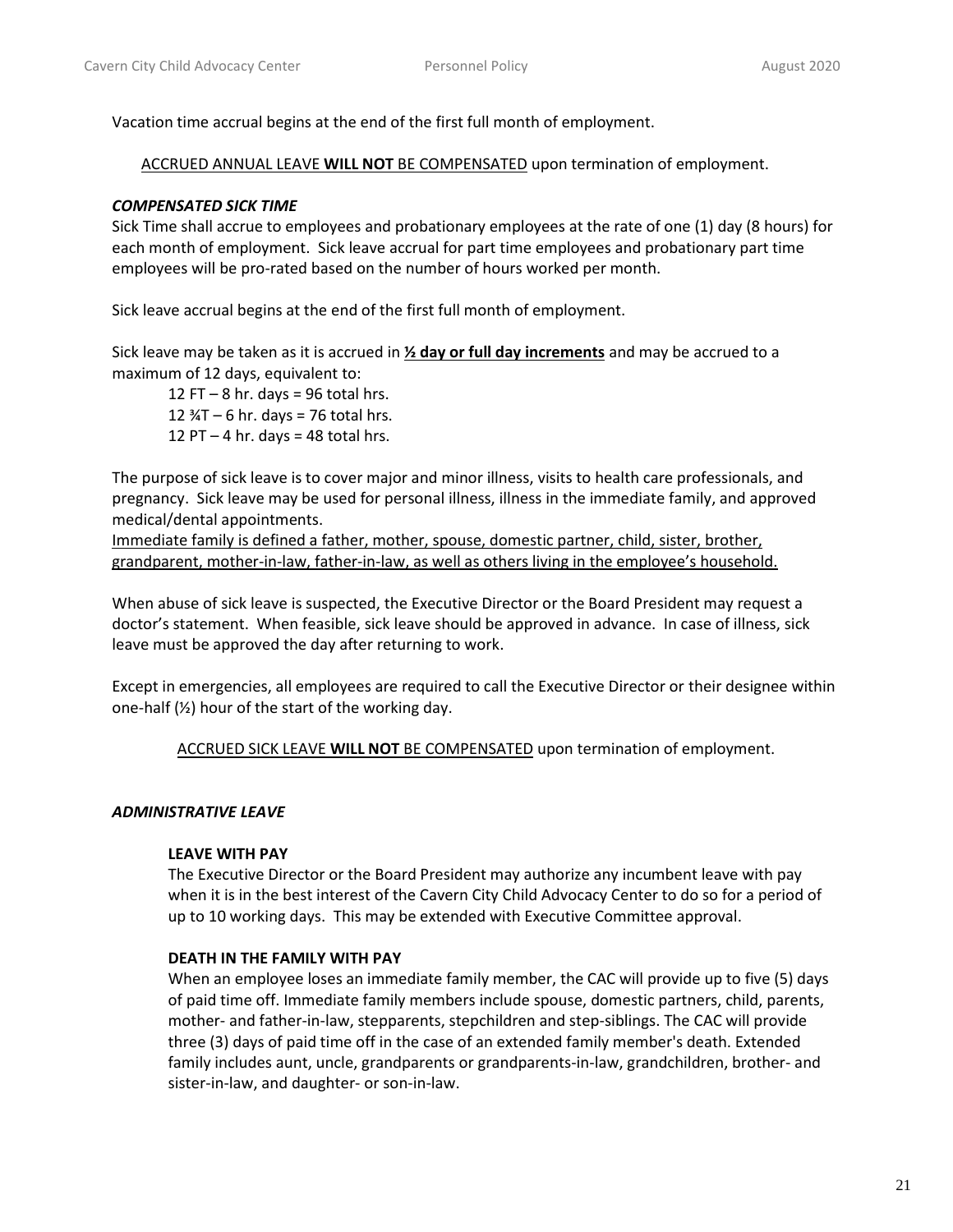#### *MILITARY LEAVE*

A military leave of absence will be granted to regular full-time employees who are absent from work because of service in the U.S. uniformed services in accordance with the Uniformed Services Employment and Reemployment Rights Act (USERRA). Advance notice of military service is required, unless military necessity prevents such notice or it is otherwise impossible or unreasonable.

Benefit accruals, such as vacation, sick leave, or holiday benefits, will be suspended during the leave and will resume upon the employee's return to active CAC employment.

Employees on military leave for up to 30 days are required to return to work for the first regularly scheduled shift after the end of service, allowing reasonable travel time. Employees on longer military leave must apply for reinstatement in accordance with USERRA and all applicable state laws. Employees returning from military leave will be placed in the position they would have attained had they remained continuously employed or a comparable one depending on the length of military service in accordance with USERRA. They will be treated as though they were continuously employed for purposes of determining benefits based on length of service.

### *UNPAID TIME*

No benefits, vacation time, or sick time will accrue to an employee using this type of leave.

### **DEATH IN THE FAMILY WITHOUT PAY**

In cases where an employee has extended duties associated with a family member's death, such as serving as the executor of the estate, the employee can request additional time off. The CAC may grant a 30-day leave of absence to an employee who requests it, based on personal and business responsibilities following the family member's passing. If the employee does not have enough vacation and/or compensatory time to cover 30 days, the time off may be unpaid. Provided the employee meets the conditions required for requesting a personal leave of absence and the leave of absence does not exceed 30 days, they can return to their job or an equivalent job of comparable pay, benefits and responsibilities.

#### **PARENTAL LEAVE WITHOUT PAY**

Parental a.k.a. Maternity leave without pay may be granted to employees. The leave may be granted for a length of time agreed upon by the employee and the Board of Directors. Employees granted a lengthy parental leave without pay longer than six months must understand that a job cannot be guaranteed upon return.

Prior to delivery, an employee may use accumulated sick, vacation, and compensatory time when their physical condition and/or job duties necessitate.

#### **MEDICAL LEAVE OF ABSENCE WITHOUT PAY**

Employees, or in the case of the Executive Director, the Executive Committee of the Board, may grant, in writing, up to thirty (30) calendar days of leave without pay for a personal injury or illness.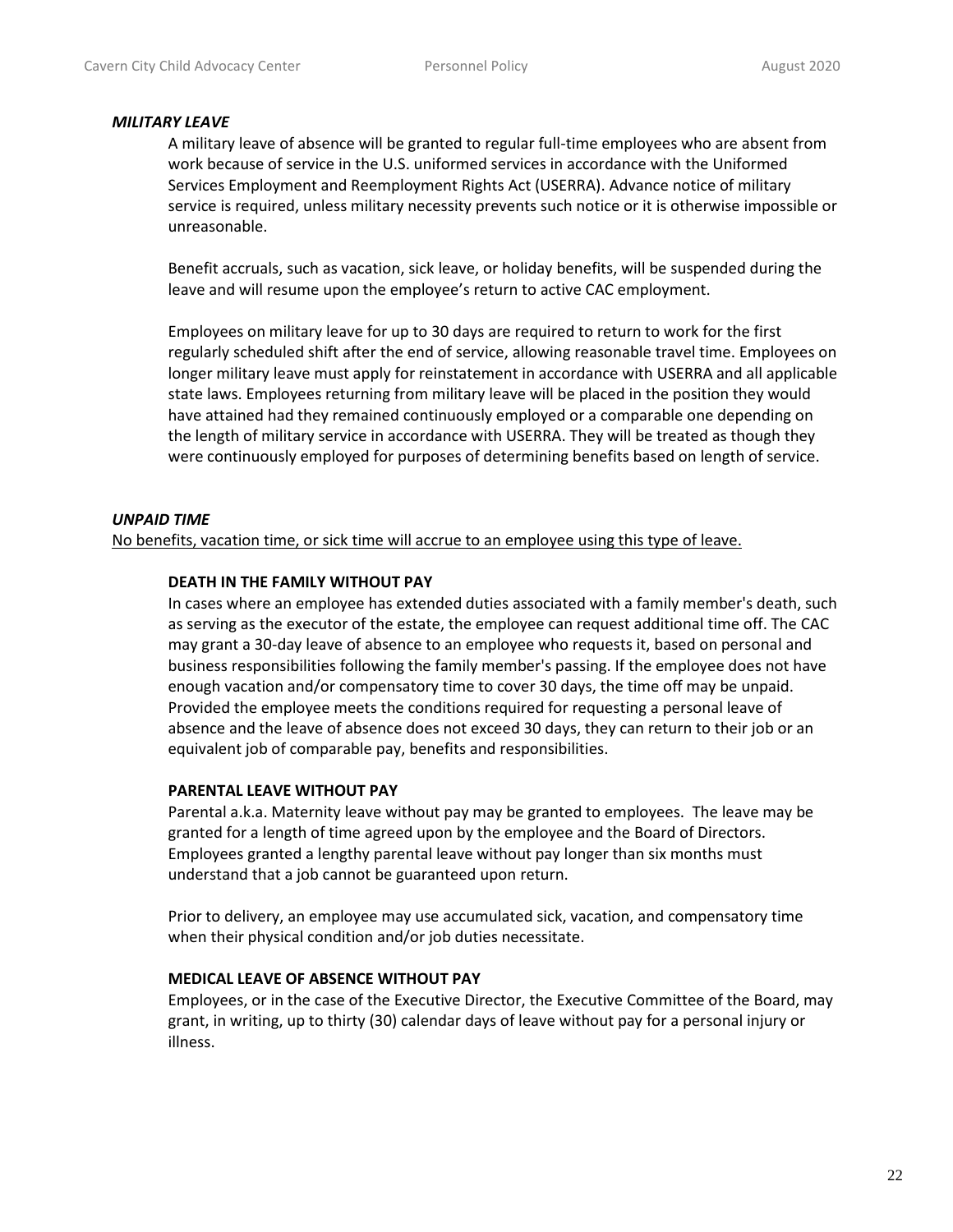#### **NON-MEDICAL LEAVE OF ABSENCE WITHOUT PAY**

In circumstances under which an employee may be required to be absent because of unusual or unavoidable reasons, a personal non-medical leave of absence without pay may be granted. Such leave will be for a fixed period of time and will be granted on the assumption that the employee will be available to return to active employment when the conditions necessitating the leave permit and prior to or on the authorized expiration date.

Such leave of absence will not be granted for the purpose of taking another position temporarily, trying out new work, or venturing into business. Leaving active employment for any of these reasons will be considered a resignation. Leave of absence, except military, will normally be limited to ten (10) working days. The initial length of the leave should be determined at the time of request and within the maximum time limit established above. The initial request should be approved by the Executive Director, or by the Board President in the case of the Executive Director.

### **OFFICE SECURITY**

### *KEYS/CODES*

Office security is primary concern to the Cavern City Child Advocacy Center. Office keys/Codes are issued only to employees who have a specific need for admittance to the building before, during or after regular office hours. Other keys/codes will be issued with the approval of the Executive Director or the Board President.

Office codes will be changed upon the resignation or termination of any employee, contractor, or in some cases a member of our MDT. Code changes will effect both the Cavern City and Lea Co CAC buildings

#### *AGENCY FILES*

All confidential files will be maintained in locked file cabinets which will remain locked when staff with clearance to the files are absent from the office. Under certain conditions, the Executive Director may allow files to be removed from the office using a check in/out system. Access to personnel files is limited to those authorized by the Executive Director or their designee or Board President or their designee.

#### *SECURITY SYSTEM*

All CAC employees, contractors and CAC BOD are expected to arm/disarm security system as appropriate.



### **INQUIRIES CONCERNING EMPLOYEES**

All inquiries concerning employees or former employees such as requests for reference letters should be directed to the Executive Director or, in his/her case, to the President of the Board. In no event will detailed information regarding wages, salary, medical history, or other personal data be released,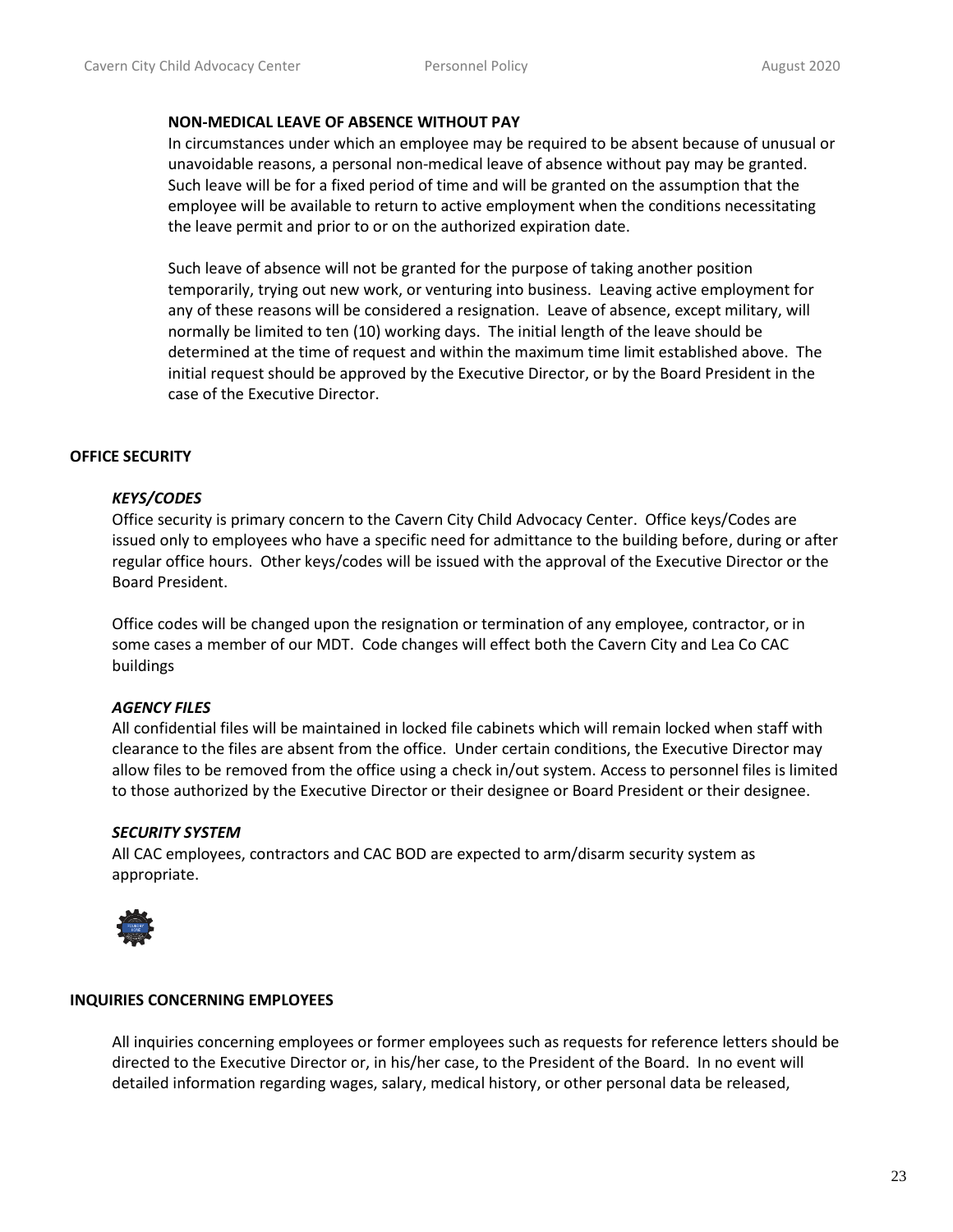except as required by law. Information concerning employees or former employees needed for use in a legal proceeding will be released only after it is established that such information is required by court order, subpoena, or other recognized legal process.

#### **AMENDMENTS AND MODIFICATIONS**

The Board of Directors of the Cavern City Child Advocacy Center reserves the exclusive right to add to, modify, and/or delete provisions, benefits, and policy. The Board of Directors encourages the inclusion of employees' opinions in this process. Employees will be notified of changes in these personnel policies prior to implementation.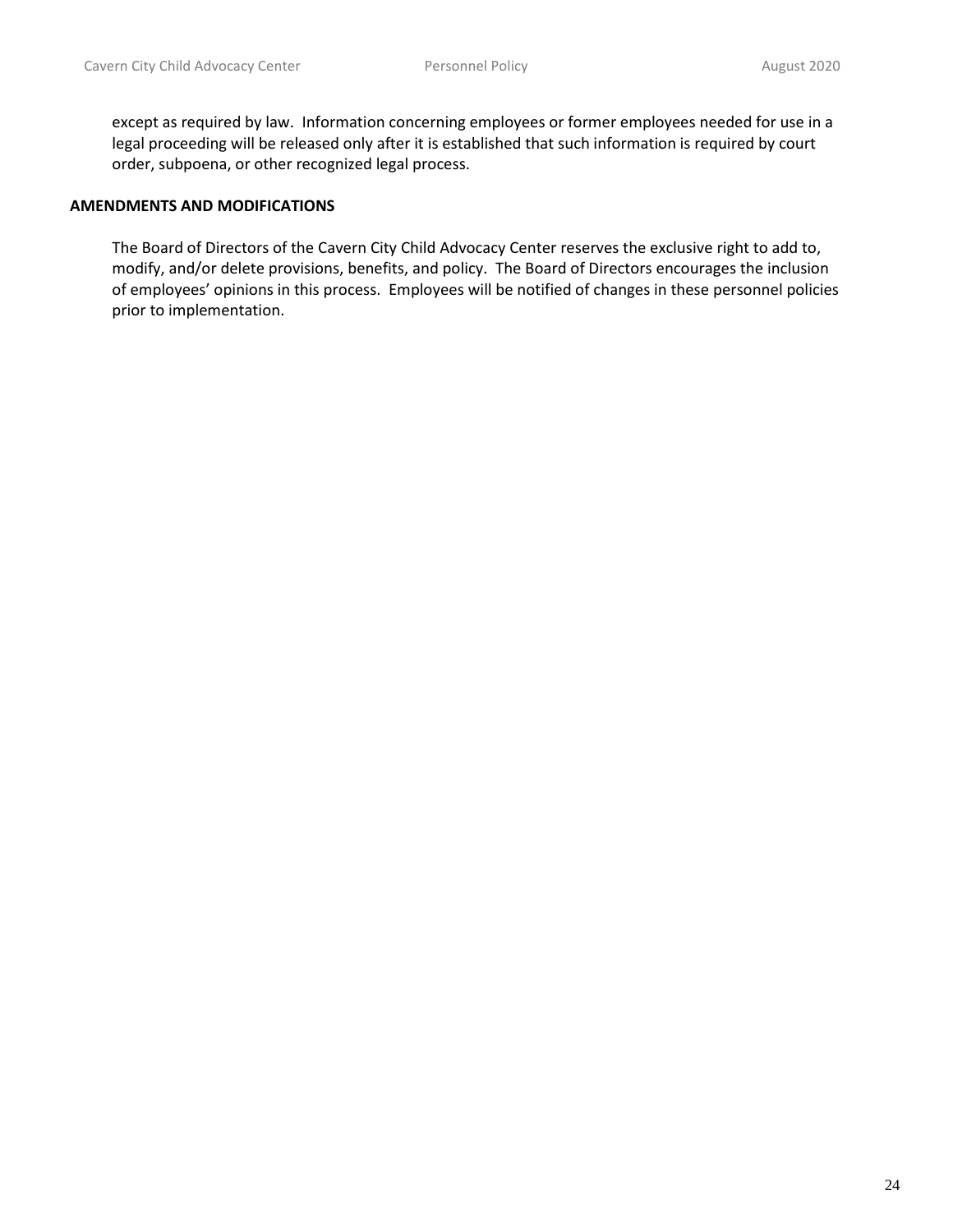#### **APPENDIX**

#### **NM CVRC CIVIL RIGHTS COMPLIANCE/ANTI-HARASSMENT POLICY**

**Purpose:** To prohibit discrimination and harassment and behaviors, which, if repeated, could constitute discrimination. This policy establishes written procedures for 1) individuals to follow in filing an employment or services discrimination complaint with the CVRC; and 2) CVRC employees to follow when they receive complaints alleging employment or services discrimination from employees, clients, customers, program participants, applicants, or consumers of CVRC or of CVRC subgrantees receiving federal financial assistance from DOJ; and 3) provide protection against retaliation for reporting or assisting in the investigation of discrimination/harassment claims.

**Scope:** This policy applies to all Agency staff persons and CVRC-funded grantee programs

### **References:**

Title VI of the Civil Rights Act of 1964, which prohibits discrimination on the basis of race, color, or national origin in the delivery of services (42 U.S.C § 2000d), and the DOJ implementing regulations at 28 C.F.R. Part 42, Subpart C;

The Omnibus Crime Control and Safe Streets Act of 1968, which prohibits discrimination on the basis of race, color, national origin, religion, or sex in the delivery of services and employment practices (42 U.S.C. § 3789d(c)(1)), and the DOJ implementing regulations at 28 C.F.R. Part 42, Subpart D;

Section 504 of the Rehabilitation Act of 1973, which prohibits discrimination on the basis of disability in the delivery of services and employment practices (29 U.S.C. § 794) and the DOJ implementing regulations at 28 C.F.R. Part 42, Subpart G;

Title II of the Americans with Disabilities Act of 1990, which prohibits discrimination on the basis of disability in the delivery of services and employment practices (42 U.S.C. § 12132) and the DOJ implementing regulations at 28 C.F.R. Part 35;

Title IX of the Education Amendments of 1972, which prohibits discrimination on the basis of sex in education programs and activities (20 U.S.C. § 1681), and the DOJ implementing regulation at 28 C.F.R. Part 54;

The Age Discrimination Act of 1975, which prohibits discrimination on the basis of age in the delivery of services (42 U.S.C. § 6102), and the DOJ implementing regulations at 28 C.F.R. Part 42, Subpart I; and

The DOJ regulations on the Equal Treatment for Faith-Based Organizations, which prohibit discrimination on the basis of religion in the delivery of services and prohibit organizations from using DOJ federal financial assistance for inherently religious activities (28 C.F.R. Part 38).

**Background:** The New Mexico Crime Victims Reparation Commission is committed, as a matter of principle, and in compliance with applicable federal laws, to prohibiting discrimination and behaviors, which, if repeated, could constitute discrimination and/or harassment. As a recipient of federal financial assistance from the U.S. Department of Justice (DOJ), CVRC directs that all transactions and the operation of all CVRC-funded grantee programs, activities, and services shall not discriminate or retaliate on the basis of race, color, religion, national origin, sex, age, or disability. Harassment on any of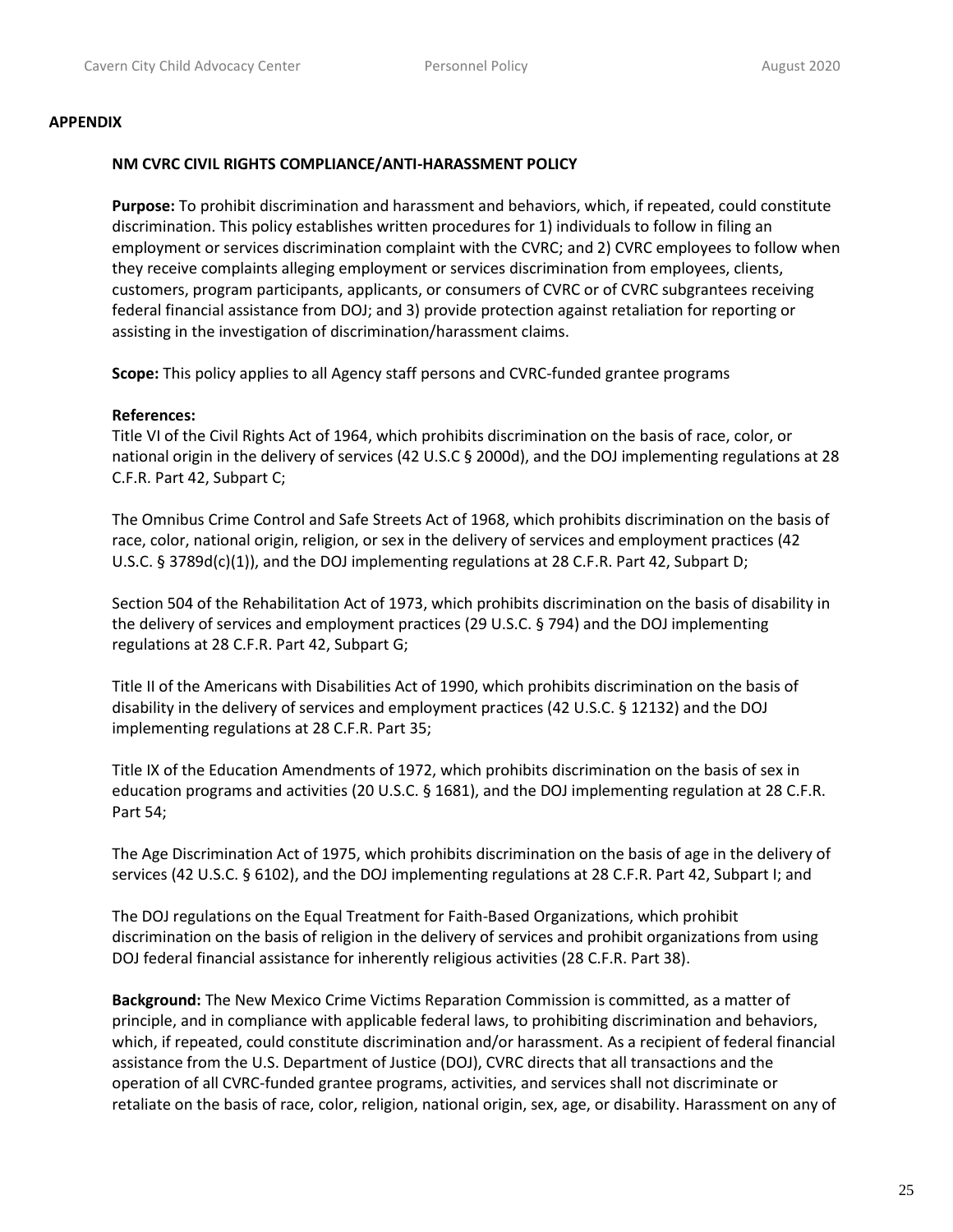the above-stated grounds is a form of prohibited discrimination. This policy applies to all employees of the CVRC and all its contractors and subgrantees.

#### **Definitions:**

Agency: New Mexico Crime Victims Reparation Commission

Director: The agency director or designee.

Staff: A person in a permanent, temporary, or contractual position within the agency, also referenced as employee.

CVRC-funded grantee programs: Agencies that receive pass through funding from CVRC.

A person with a disability: Any person who: (1) has a physical or mental impairment that substantially limits one or more of such person's major life activities; (2) has a record of such an impairment; or (3) is regarded as having an impairment that is not both transitory and minor.

Complainant: The person or persons initiating the complaint.

Harassment: A behavior that threatens or torments somebody; generally, harassment is any unwelcome, discriminatory conduct in the workplace characterized by conduct: (1) based on race, color, national origin, ancestry, gender, religion, physical or mental disability, marital status, age or any other basis protected by federal state or local law and (2) if sufficiently severe, persistent, or pervasive, could reasonably be expected to create an intimidating, hostile, or offensive working or learning environment. All such harassment is unlawful and will not be tolerated.

Respondent: The person or persons against whom a complaint has been initiated.

Retaliation: Adverse actions taken by an employer or service provider because an individual engaged in a protected activity, such as opposing a discriminatory practice or participating in a discrimination complaint process.

Civil Rights Officer: The director of CVRC.

Violation of Civil Rights and/or Harassment is defined as unwanted behavior when:

- A. Submission to such conduct is made a term or condition of employment or of receiving services;
- B. Submission to or rejection of such conduct is used as basis for employment or decisions affecting an individual; or
- C. Such conduct has the purpose or effect of unreasonably interfering with a staff's work performance or client's services or creating an intimidating, hostile or offensive environment. Prohibited behavior includes but is not limited to the following examples of offensive conduct:
	- a. Verbal conduct, such as threats, epithets, derogatory comments or slurs
	- b. Visual conduct, such as derogatory posters, photographs, cartoons, drawings or gestures
	- c. Written communications containing statements which may be offensive to individuals in a particular protected group, such as racial, ethnic, or gender-based stereotypes or caricatures
	- d. Physical conduct, such as assault, unwanted touching, blocking or impeding of normal movement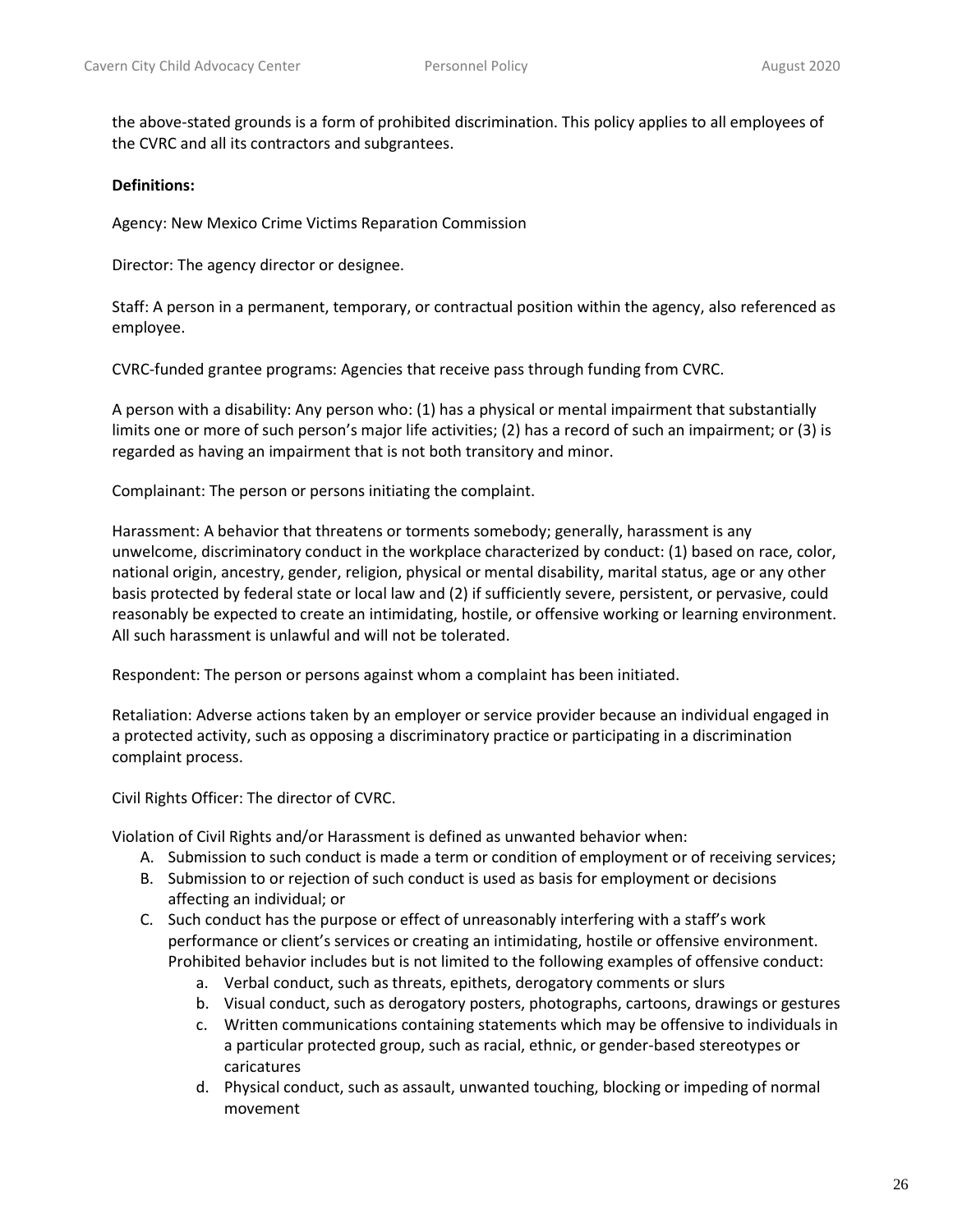- e. Belittling caricatures or objects depicting persons of a particular race or ethnicity
- f. Graffiti that demeans others based on their gender or religious group
- g. Engaging in indecent exposure
- h. Coffee mugs, t-shirts, or prank gifts with offensive images or words
- i. Racial, ethnic or gender-based jokes or stories
- j. Teasing, mimicking or repeatedly commenting on an individual's disability
- k. Invading an individual's physical space; standing too closely or touching a person's body or hair
- l. Leering, staring or ogling at an individual
- D. Violations of Civil Rights and/or harassment can be physical and/or psychological in nature. An aggregation of a series of incidents can constitute harassment even if one of the incidents considered on its own would not be discriminatory.
- E. Violations of Civil Rights and/or harassment of a sexual nature can involve males or females being discriminated against by members of either sex. Although sexual harassment may involve a person in a position of greater authority as the harasser, individuals in positions of lesser or equal authority also can be found for engaging in prohibited behaviors.

### **Policy:**

Due to the nature of the agency's business, staff will be exposed regularly and customarily to sexually graphic and explicit material. Discussion of this material in context of the reparation file among staff is an expected and necessary component of the job function.

Staff is prohibited from harassing other staff whether or not the incidents occur on the Agency's premises and whether or not the incidents occur during working hours. Staff is similarly prohibited from harassing clients of the Agency, who have a right to apply for and receive services free from any form of discrimination.

### **Procedures:**

A. Filing a Complaint

A person who believes s/he has been harassed or been subject to discriminatory treatment within the Agency or by an Agency's subgrantee because of race, color, national origin, sex, age, religion, or disability, or has been retaliated against for engaging in protected activity, is urged to file a complaint through the Civil Rights Officer.

The Civil Rights Officer is:

Frank Zubia Director NM Crime Victims Reparation Commission 6200 Uptown Blvd, Suite 210 Albuquerque, NM 87110 Tel: 505-841-9433 Toll Free: 800-306-6262 Fax: 505-841-9437 Frank.Zubia@state.nm.us

Generally, formal complaints must be filed with the Civil Rights Officer within 180 calendar days of the alleged discrimination. If the complaint is not filed on time, the complainant shall provide the reason for the delay and request a waiver of this filing requirement. CVRC shall forward the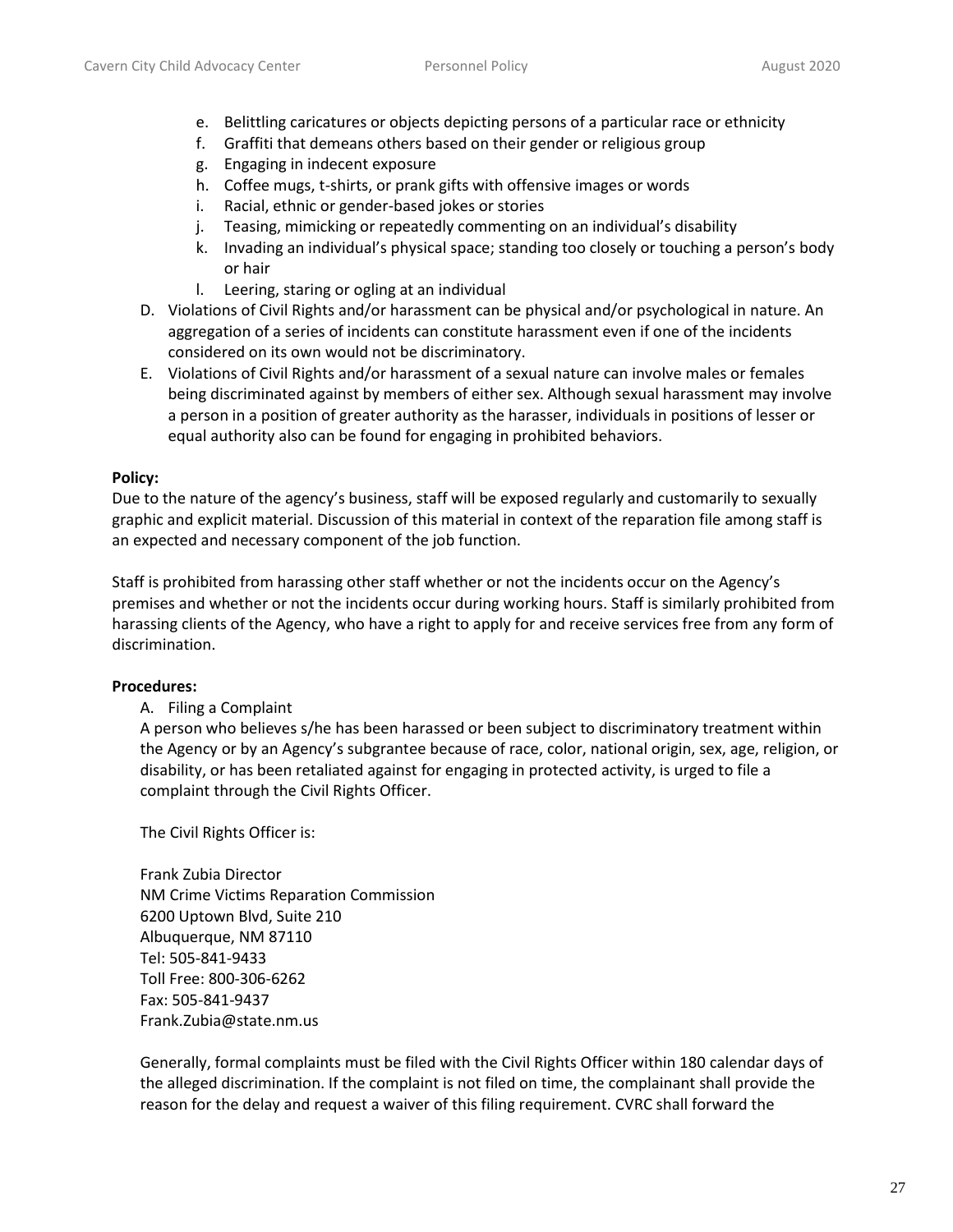complaint and request for waiver to the federal Office of Civil Rights. The complaint may be filed in a letter, in an email, in person, or over the phone. In anticipation of filing a complaint, an individual may find it beneficial to contact the Civil Rights Officer to obtain policy clarification, advice, or assistance.

### B. Referral of Complaint to Civil Rights Officer

If an employee of the Agency other than the Civil Rights Officer receives a discrimination complaint from an employee, client, customer, program participant, applicant, grantee, or consumer of the Agency or of Agency's subgrantees, s/he shall:

- Make a written record of the date, time, and nature of the incident(s) and the names of any witnesses as soon as possible after the incident; and
- Report the incident either to the Civil Rights Officer or their direct coordinator.
- If the complaint involves the staff's coordinator or someone in the direct line of supervision, or if the employee for any reason is uncomfortable in reporting to his or her immediate coordinator, the employee may go to another coordinator or directly to the Civil Rights Officer.
- Submit the complaint to the Civil Rights Officer within five (5) business days of receiving the complaint.
- The Civil Rights Officer shall provide the complainant with a written notice acknowledging receipt of the complaint and explaining that the complaint will be sent on to federal Office for Civil Rights within ninety (90) calendar days of receipt of the complaint.
- An Agency's subgrantee shall advise the Civil Rights Officer of an employment or services discrimination complaint filed against it within ninety (90) calendar days of receiving the complaint, delayed complaint and request of waiver of the 180 days filing deadline.

# C. External Agencies

While the Agency encourages individuals to file any employment or services discrimination complaint with the CVRC, the Agency's policies and procedures are not intended to impair or limit the rights of anyone to seek a remedy available under state or federal law. In addition to filing a complaint with the Agency, an individual may wish to file a complaint with an external agency for investigation, such as a local or state human rights commission, or an appropriate federal agency. For instance, if a complainant alleges a violation of a federal civil rights law that is enforced by the Office for Civil Rights (OCR), Office of Justice Programs, DOJ, a CVRC acknowledgement letter will inform the complainant that s/he may file a complaint directly with the OCR and provide the following contact information:

Office for Civil Rights Office of Justice Programs U.S. Department of Justice 810 7th Street NW Washington, DC 20531 Telephone: 202.307.0690 TDD/TTY: 202.307.2027

If appropriate, the Civil Rights Officer also may elect to refer employment discrimination complaints to the U.S. Equal Employment Opportunity Commission (EEOC) and services discrimination complaints to the OCR for investigation and resolution. CVRC shall notify the EEOC or the OCR in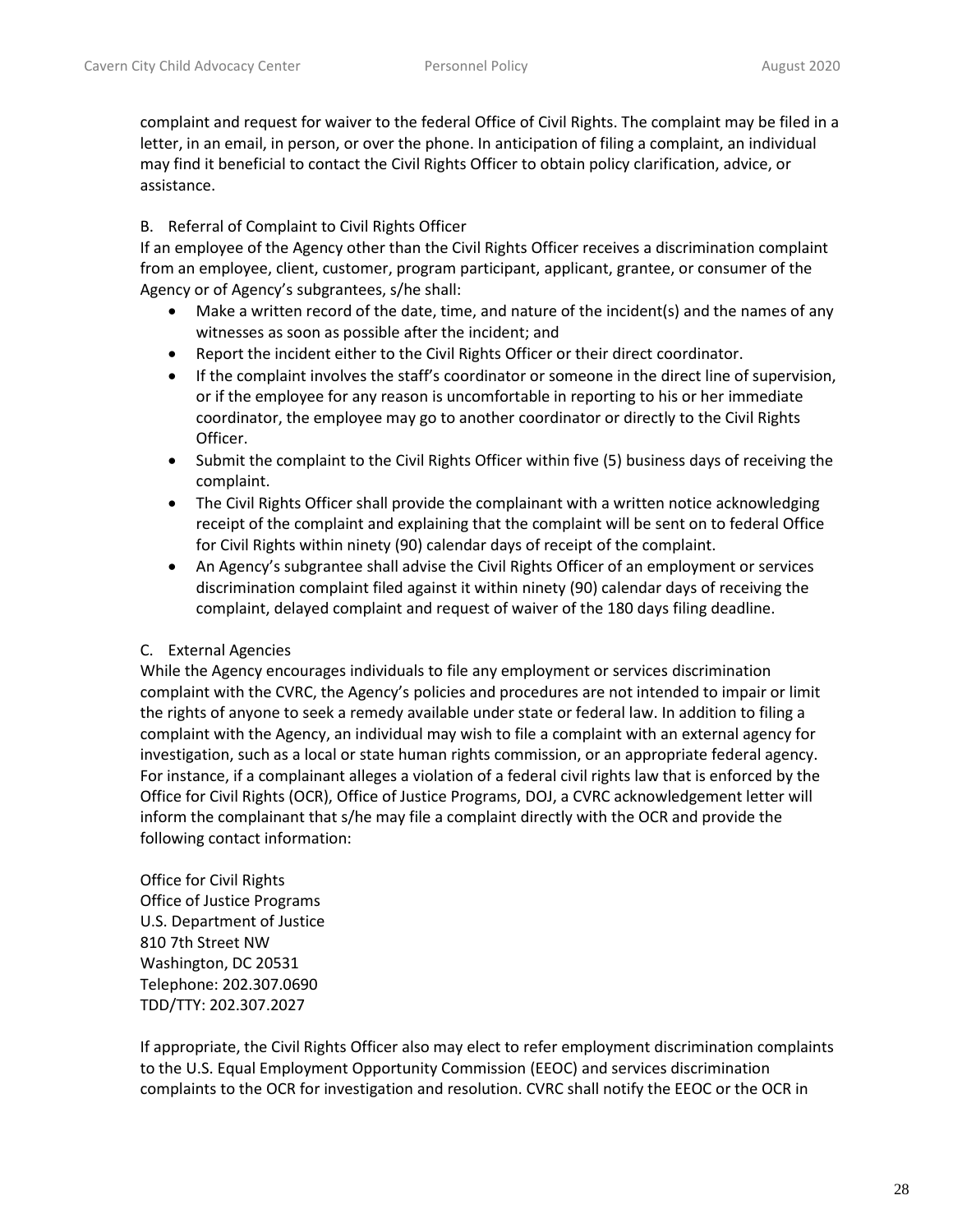writing of any referral within ninety (90) calendar days of receipt of the complaint. If the CVRC refers the complaint to an external agency, the Civil Rights Officer will notify the Complainant of the agency's contact information and the civil rights provision(s) involved.

### D. Complaint Evaluation, Investigation, and Resolution Proceedings

The Agency will pass on each complaint it receives to the federal Office for Civil rights. It will not investigate or make a determination on any complaint.

## E. Policy Dissemination

The Agency's Non-Discrimination Policy will be made available to all employees, clients, customers, program participants, applicants, grantees, and consumers. This Policy shall be included with information materials given to all new employees, available on shared computer access, and available on the Agency's website. Non-discrimination clauses shall also be incorporated in all agreements, award packets, and contracts with vendors who contract with the Agency. Furthermore, all grantees of the Agency must acknowledge reviewing the policy by initialing a special condition before receipt of their award.

## F. Training and Grantee Monitoring

The Agency shall provide training for agency employees on the Non-Discrimination Policy annually. The training shall include an overview of complaint policies and procedures, including an employee's responsibility to refer potential discrimination issues and discrimination complaints from employees, clients, customers, program participants, applicants, grantees, and consumers to the Civil Rights Officer/Director.

Through its compliance monitoring process, the Agency ensures that grantees have procedures in place for responding to discrimination complaints that employees, clients, customers, program participants, applicants, and consumers file directly with the grantee. The Agency also ensures that grantees notify their employees, clients, customers, program participants, applicants, and consumers of prohibited discrimination and the procedures for filing an employment or services discrimination complaint.

# G. Retaliation

Retaliation against employees, clients, customers, program participants, applicants, grantees, and consumers alleging wrongdoing is strictly prohibited and will subject the employee and/or grantees engaging in retaliation to severe disciplinary action, up to and including dismissal and/or termination of funding. Retaliation is covered further in the Whistle Blower Policy.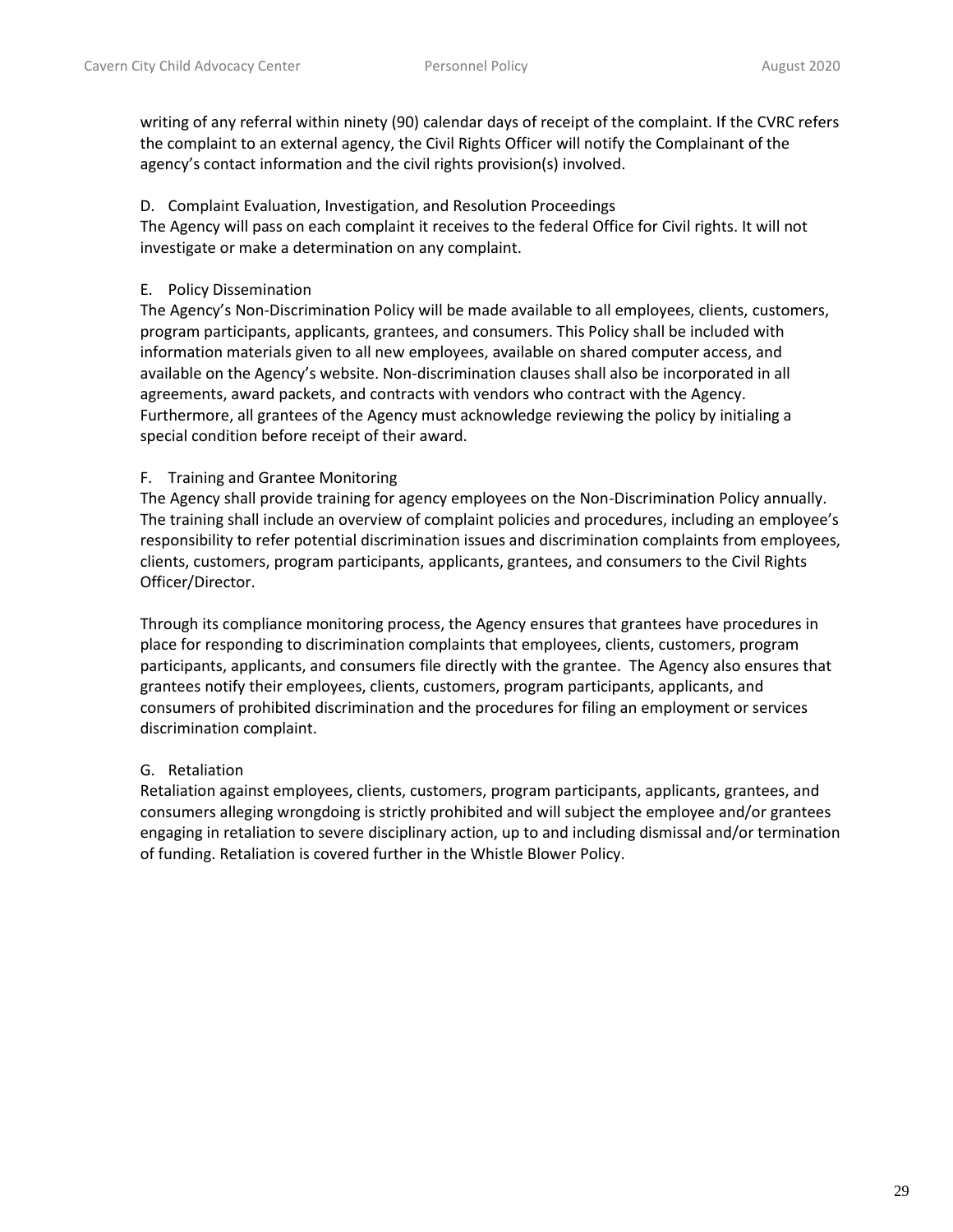#### **ACKNOWLEDGMENT FOR PERSONNEL POLICIES**

I have been provided with a copy of the Cavern City Child Advocacy Center Personnel Policies and have been given an opportunity to read it. I have done so and I understand its contents. I understand that the policies contained therein do no constitute a contract and may be amended or revised at any time by the Board of Directors of the Cavern City Child Advocacy Center.

Furthermore, I acknowledge that my employment by the Cavern City Child Advocacy Center and my compensation can be terminated, with or without cause, and with or without notice, at any time, at the option of either the Board of Directors of the Cavern City Child Advocacy Center or myself. I understand that only the Board of Directors has the authority to enter into any agreement for employment for any specified period of time or to make any agreement contrary to the foregoing. Any such agreement must be in writing, signed by the members of the Executive Board of the Board of Directors of the Cavern City Child Advocacy Center and the employee involved.

Signature Date Date Date Date Date

Printed name

\_\_\_\_\_\_\_\_\_\_\_\_\_\_\_\_\_\_\_\_\_\_\_\_\_